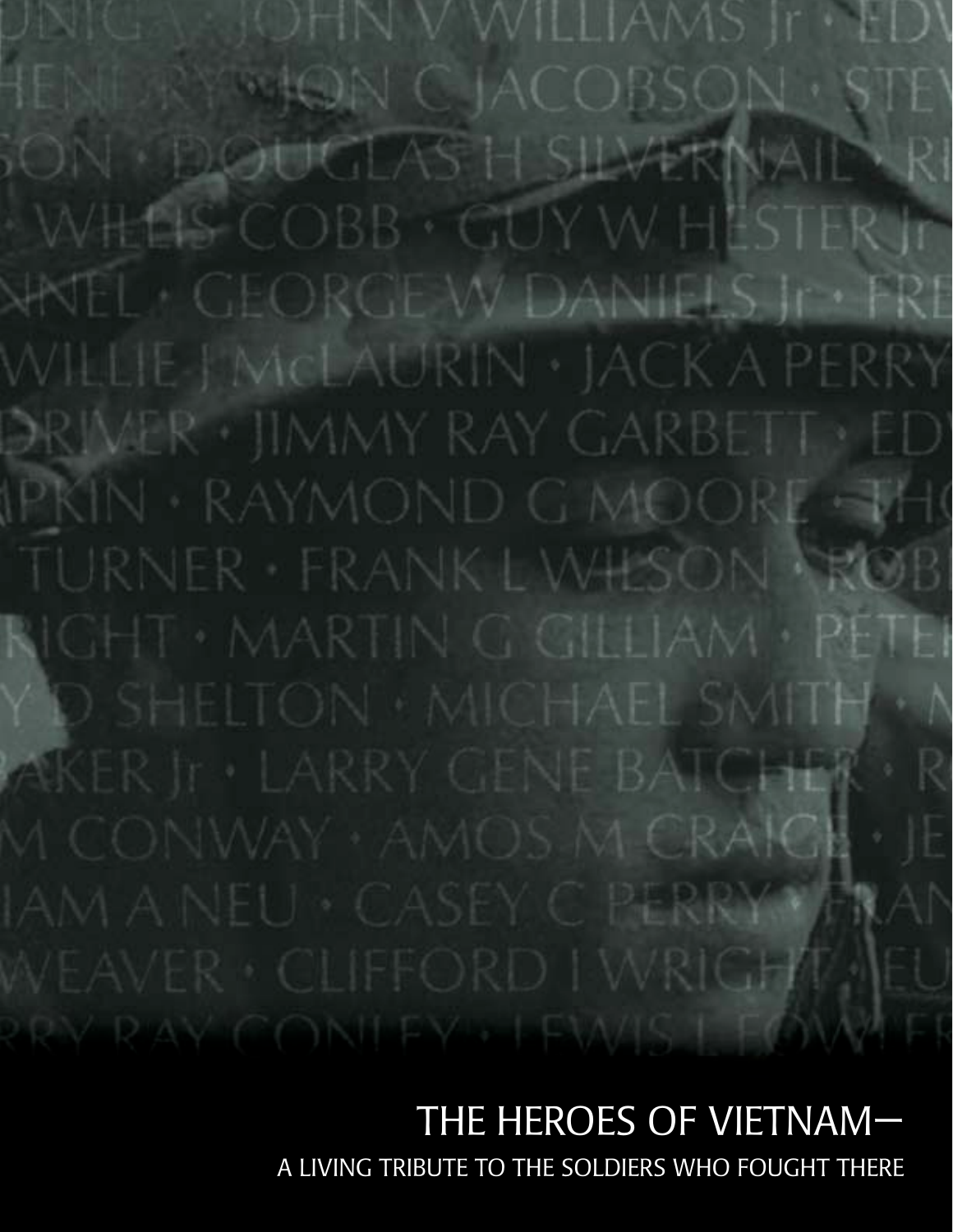# THE HEROES OF VIETNAM— A LIVING TRIBUTE TO THE SOLDIERS WHO FOUGHT THERE

## Dear Educator:

War has affected every American generation since a band of defiant patriots declared independence from England in 1776. Students today may know someone who has fought in or protested against a war, or they may have heard stories from a family member or friend about the terrible costs incurred and the brave sacrifices made as a result of conflict. Even if students have only seen movies dramatizing the acts of war, or watched television reports of more recent conflicts, they can identify with the youthfulness and hopes of someone their own age sent to fight—and perhaps die—for a cause.

Tales of war survivors, heroes and casualties intrigued Tom Dzicek, a teacher at Capt. Nathan Hale Middle School in Coventry, Connecticut. Mr. Dzicek put together a multi-dimensional, multi-curricular program that brought the experiences of veterans of the World War II, Korean and Vietnam conflicts to life through their personal contact with students. This led to a remarkable project where students researched and published a book of biographies of each of the soldiers from the state of Connecticut who died in the Vietnam War. This important project linked generations and gave students a context to better understand the realities of that war and those who fought in it.

With Mr. Dzicek's kind permission, the Weiner Nusim Foundation is pleased to provide this free curriculum guide, **The Heroes of Vietnam—A Living Tribute to the Soldiers Who Fought There.** This guide will give you the tools to replicate Mr. Dzicek's **612 Project** in your community by helping your students interview friends and family of those who died so that they can create a living history of the local heroes who sacrificed their lives during the Vietnam era. It also can be used as a basis for learning about and honoring the heroes of other wars. This program is based on the ideas of Tom Dzicek and other teachers at Nathan Hale whose involvement in the areas of history, music, art, geography and language arts has helped create a comprehensive approach to this project.

You may wish to share this guide with other teachers and decide to enact as comprehensive, or limited, a program as time and school resources permit.

Silmréab<sup>\*</sup>

**Bátdámbáng** 

Phoum Thing?

Méanchey.

Since America recently celebrated the 50th anniversary of Veterans Day—and the sacrifices of soldiers involved in recent conflicts have been an ongoing national issue for some time—the topics covered in this guide offer excellent opportunities for student analysis of recent events in the light of the lessons of Vietnam and the era during which that war was fought.

The activities in this guide have been developed for high school and middle school students, although teachers of courses about the 1960s or even college history professors can adapt the content for their classes. Middle school teachers may want to use the suggested modifications or may wish to challenge their students using the guide in its complete form.

This is an unparalleled opportunity to bring history alive in the classroom in ways that will forge a meaningful, unforgettable link between students. teachers, and the community at large. We hope you will share these materials with the appropriate teaching staff as a stimulating source of enrichment for your students.

oberta Nusin

Roberta Nusim Executive Director The Weiner Nusim Foundation

Coc Ninh

The Weiner Nusim<br>Foundation The Weiner Nusim Foundation www.weinernusim.com WeinerNusim@aol.com

Piniku

We welcome your suggestions for ways to **improve this program in the future. Please share your comments by contacting us via e-mail or the URL above.** 

**Cui Nhos** 

Tuy Hoa

Cam Hanh

The Weiner Nusim Foundation, a non-profit organization that delivers free public-service educational programs to schools and community groups, is happy to send this material to you. Although the material is copyrighted, you may make as many photocopies as necessary to meet the needs of your students. Feel free to share this guide with fellow teachers. Please send us your comments about this program. If you wish to download additional copies of this resource guide, visit our Web site at **www.weinernusim.com.**

Tréng<sub>2</sub>

CAMBODIA

Ponh

### The 612 Project

Trail 50

100 Kilometers

Kabin Bari

Aranyaprathet<sup>\*</sup>

The Weiner Nusim Foundation would like to thank Tom Dzicek and the teachers of Nathan Hale Middle School in Coventry, Connecticut, for their inspiration and support. If you would like to contact Mr. Dzicek directly, he may be reached at Capt. Nathan Hale Middle School, 1776 Main Street, Coventry, CT 06238, (860) 742-7334 ext. 279, or at dzicek@snet.net.

inday **Minh** 

This guide has been prepared for the study of the Vietnam War era and to commemorate those soldiers in your community who gave their lives in that conflict. You may wish to adapt these materials for the study of World War II, or the Korean, Desert Storm or Iraqi Freedom wars. The year 2003 marked the 50th anniversary of both Veterans Day and the end of the Korean War, and 2004 the dedication of the World War II memorial in Washington, D.C. Refer to the Extended Activity Ideas on page 20 for additional activities that can apply to the study of other wars.

 $-100$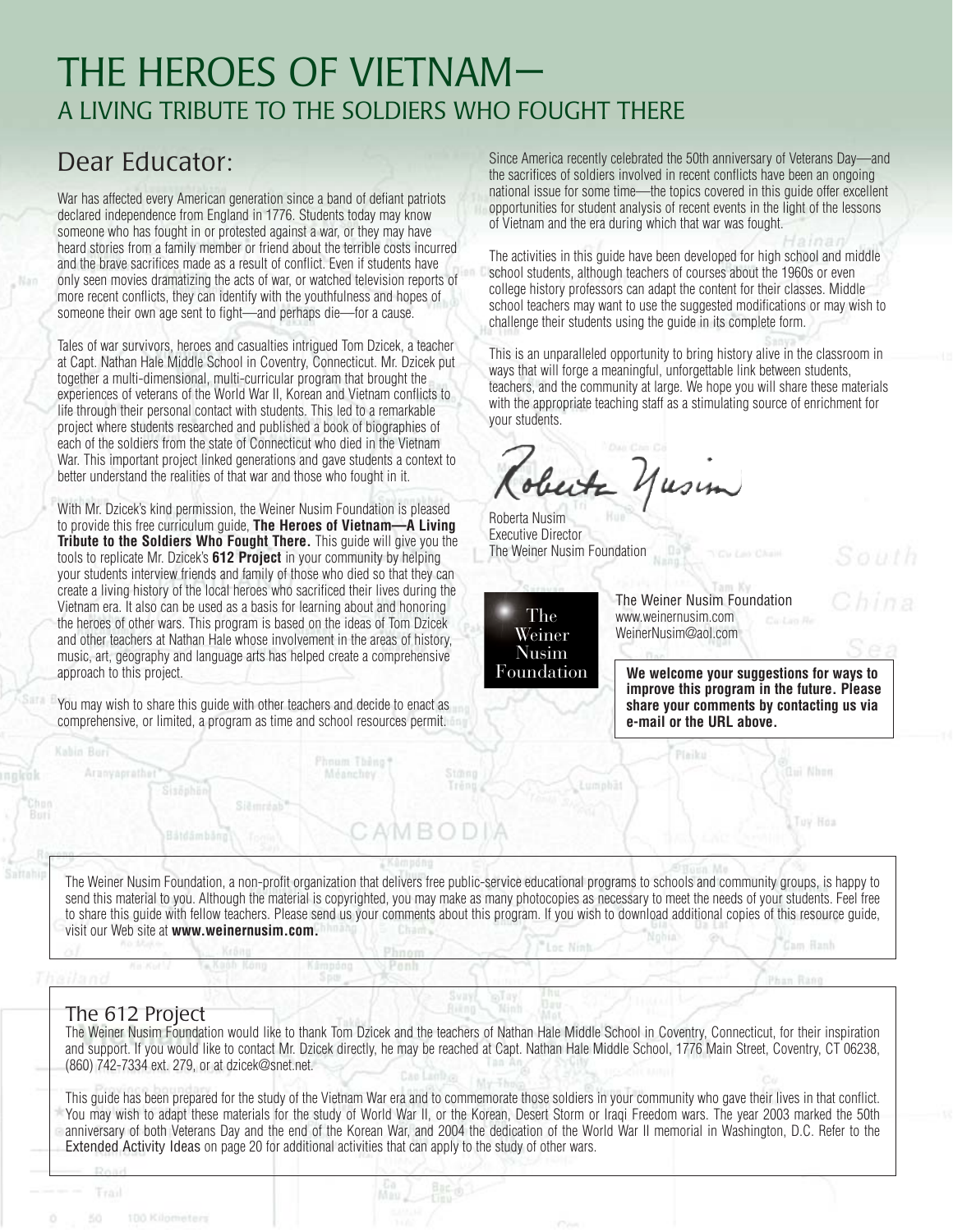# CONTENTS

### **Curricular Areas**

| Activity 1         | geography, history, social studies2         |  |
|--------------------|---------------------------------------------|--|
| <b>Activity 2</b>  | history, social studies, critical thinking2 |  |
| <b>Activity 3</b>  | social studies, history, language arts4     |  |
| <b>Activity 4</b>  | social studies, history, geography5         |  |
| Activity 5         | social studies, critical thinking,          |  |
| Activity 6         | social studies, language arts5              |  |
| Activity 7         |                                             |  |
| Activity 8         |                                             |  |
| <b>Activity 9</b>  | science, social studies, technology,        |  |
| Activity 10        |                                             |  |
| <b>Activity 11</b> | social studies, language arts,              |  |

#### **Student Activities**

| Activity 1         | Places in History-Past and Present9     |  |
|--------------------|-----------------------------------------|--|
| <b>Activity 2</b>  | The Two (or More) Sides to the Story 10 |  |
| <b>Activity 3</b>  |                                         |  |
| Activity 4         | The Times They Are A'Changin'12-13      |  |
| Activity 5         | They Came From Here 14                  |  |
| Activity 6         |                                         |  |
| Activity 7         |                                         |  |
| Activity 8         | A Culture of Another Time16             |  |
| Activity 9         | Heroes of Their Times17                 |  |
| Activity 10        |                                         |  |
| <b>Activity 11</b> |                                         |  |
|                    |                                         |  |

### **Credits**

**The Heroes of Vietnam— A Living Tribute to The Soldiers Who Fought There** was created by

The Weiner Nusim Foundation, Easton, CT Executive Director: Roberta Nusim Writers: Joan L. Lazer, Jane E. Fieberts Editor: Alma Kadragic, Ph.D. Art Director: Paul Fisher

The Weiner Nusim Foundation gratefully acknowledges the inspiration and support of Tom Dzicek and the teachers of Capt. Nathan Hale Middle School in Coventry, CT.

# THE HEROES OF VIETNAM—A LIVING TRIBUTE TO THE SOLDIERS WHO FOUGHT THERE

### PROGRAM COMPONENTS

- This teacher's guide, which includes activities on the history of the Vietnam War and the Vietnam era as well as suggestions for engaging local war veterans and for finding out about those from local communities who gave their lives.
- Eleven student activity sheets printed on reproducible masters.

## PROGRAM OBJECTIVES

- 1. To give students a personal view of American veterans from their state or county.
- 2. To recognize the contribution of American veterans.
- 3. To have students compile a book about the Vietnam veterans or soldiers from their area who died in the war.
- 4. To teach students about the Vietnam War.
- 5. To give students a cultural context for understanding how and why societal attitudes changed during the 1960s and the effect those changes had on those who fought in the Vietnam War.

### TARGET AUDIENCE

This program was designed for middle school and high school students in social studies, language arts, music, science, and art classes.

To apply the following approach to other wars, see the box on the **Resources** page (inside back cover).

### OVERVIEW

#### **A Basic Approach to Recognizing Vietnam Veterans**

- Have students find the names of those from your state who died in the Vietnam War by checking the Vietnam Casualty Data Base **(www.no-quarter.org)**. If your state had many casualties, you may want to focus on those from your community or county.
- Ask students to compile their biographical information into a format of your choosing.
- Contact the American Legion **(www.legion.org)** or Veterans of Foreign Wars **(www.vfw.org)** for the names of survivors living in your area.
- Invite one or more veterans to class to speak about their experiences.
- Complete the activities in this guide.

### **An Expanded Approach to Recognizing Vietnam Veterans**

Extend class or school involvement in the above activities in as broad a way as time, interest and resources permit. If the number of casualties in your state is large, you may wish to focus only on those in your county, or another group. You may:

- Create art projects honoring those from your state who died.
- Involve community leaders in Memorial Day or Veterans Day remembrances in which survivors and students participate.
- Publish your own version of **The 612** by raising funds through the sale of commemorative T-shirts or advertising in programs created for community events.
- Schedule a class trip to Washington, D.C., to see the Vietnam Memorial Wall or the World War II Memorial when it is dedicated in May 2004, and/or Arlington National Cemetery.
- Find out when "The Wall That Heals" (the traveling Vietnam Memorial Wall), honoring those who were killed in Vietnam, will be in a community near you (check out **www.vvmf.org** and click on **The Virtual Wall**).
- Produce a radio or community-access cable television show for local broadcast, inviting veterans and students to participate.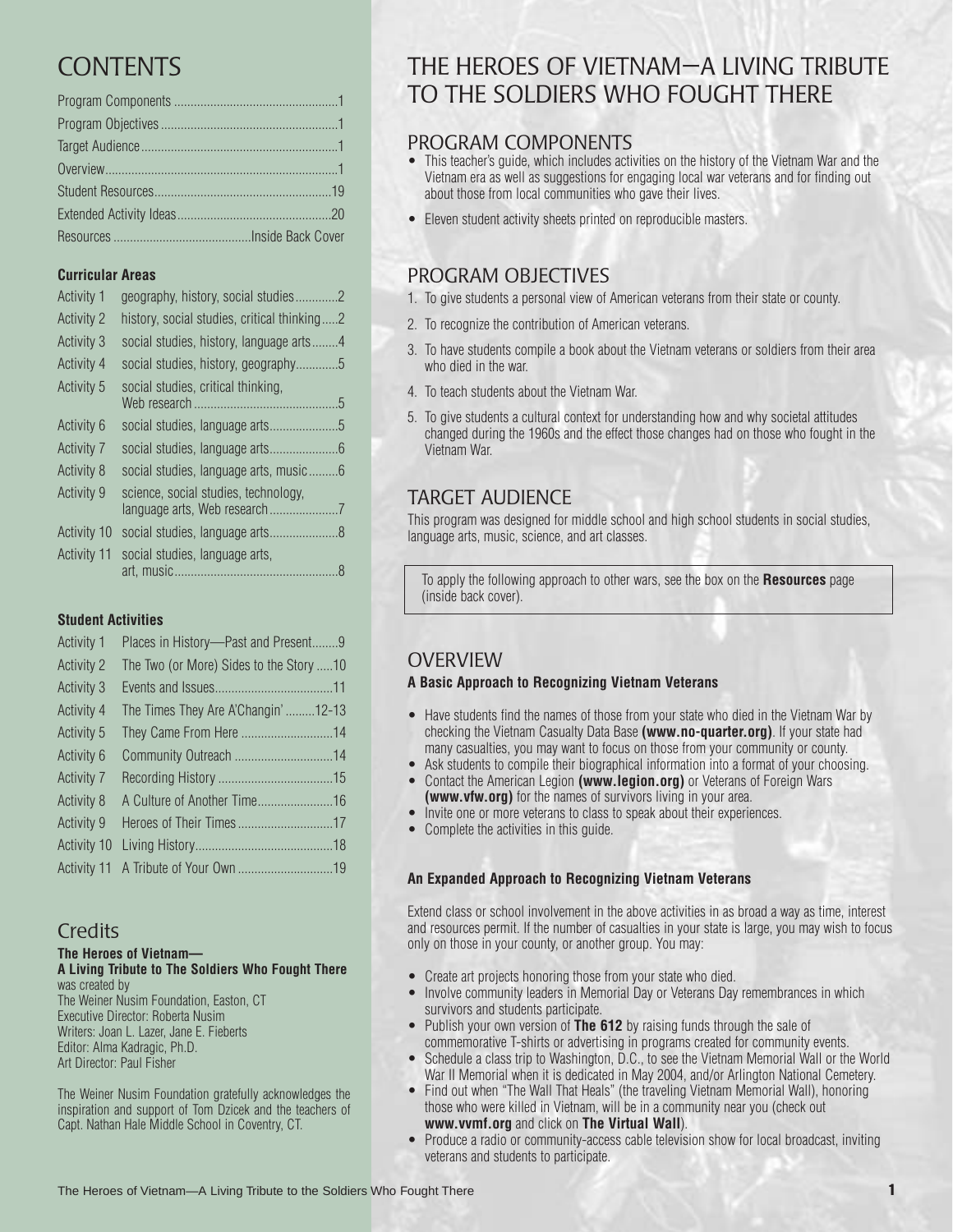# PLACES IN HISTORY—PAST AND PRESENT ACTIVITY ONE **TEACHER'S GUIDE**

Curricular Areas: geography, history, social studies

To give students an understanding of the area of the world that so affected America, we've provided a map for students to complete. Ask them to fill in the map on the activity sheet.

*17th Parallel and the DMZ*—After Dien Bien Phu, the Geneva Accords of 1954 divided Vietnam. At the 17th Parallel, a Demilitarized Zone separating the North and the South was created.

*Hanoi*—the capital of North Vietnam during the war and the current capital of Vietnam. Located about 85 miles from the Gulf of Tonkin.

*Haiphong*—a port city in North Vietnam with a large harbor, subject of some of the most intense bombing of the war.

*Saigon*—the capital of South Vietnam.

*Gulf of Tonkin*—Also known as Gulf of Bac Bo, it is in the northwestern arm of the South China Sea, bordered on its west by northern Vietnam, on its north and east by southern China, and on the east by the Chinese island of Hainan. The port of Haiphong lies on the Gulf.

*Da Nang*—site of one of the first landings of U.S. troops. Became a huge military complex. Located in east central Vietnam, on Da Nang Bay, about 50 miles south of Hue.

*Phnom Penh*—the capital of Cambodia and a major port with an outlet to the South China Sea through the Mekong Delta in Vietnam. In the 1970s, warfare led to forced expulsion from cities—several million inhabitants were driven to live in the countryside as agricultural workers.

*Dien Bien Phu*—a town in northwest Vietnam, near the border with Laos. Site of the climactic battle of the Indochina War (1946-1954) that resulted in the French relinquishing control of North Vietnam to a Communist government.

*Mekong River*—one of the principal rivers of Southeast Asia, forming the border between Myanmar (formerly Burma) and Laos and most of the border between Laos and Thailand. It flows across Cambodia and southern Vietnam, finally entering the South China Sea. It was an important transportation route during the war.

*Hue*—city in central Vietnam about 400 miles south of Hanoi. During the war it was part of South Vietnam. Located near the 17th Parallel and the site of much fighting during the Tet Offensive. The South accused the North of killing most of the civilians of Hue.

#### When students have completed their maps, point out these additional sites:

*Ho Chi Minh Trail*—a network of paths and roads used by the National Liberation Front and the North Vietnamese to transport supplies into South Vietnam, through Laos and Cambodia (dashes on map show approximate location).

*My Lai and the My Lai Massacre*—village where members of Charlie Company, 11th Brigade, killed more than 300 unarmed civilians.

*la Drang Valley*—the first major engagement between U.S. and North Vietnamese forces in the war, with the U.S. Army defeating the North. It forced the North to change battle tactics to hit quickly with surprise and then withdraw quickly, avoiding American firepower.



# THE TWO (OR MORE) SIDES TO THE STORY ACTIVITY TWO **TEACHER'S GUIDE**

Curricular Areas: history, social studies, critical thinking

**Part A.** The Vietnam War (from the Second Indepthine Mark 1950s to 1973), or Second Indochina War, was America's longest and most unpopular war. The first American advisors arrived in Vietnam in 1954 in order to help the French retain control of the country, but the French left in 1956. The first American combat troops arrived in 1965 and fought the war until the cease-fire of January 1973.

Ask students to research, either by themselves or in groups, the following individuals and Vietnamese organizations to get a better understanding of the many players in the Vietnam conflict over the years.

**Middle school teachers:** If you feel the list is too in-depth for your students, feel free to eliminate as many items as necessary. We've put a  $\Box$  at the end of the more advanced listings.

1. *Ho Chi Minh*—Vietnamese Communist leader and principal force behind the struggle against

French colonial rule. Also the leader of the guerrilla group the Viet Minh. President of the DRV (Democratic Republic of Vietnam), or North Vietnam. (e)

2. *Viet Minh*—Nationalist organization in Vietnam that led the struggle against French rule. Founded by Communists in 1941, it included peasants, urban workers, intellectuals, and sectors of the landowning and business classes. It succeeded in driving the French from Vietnam in the First Indochina War (1946-1954). (i)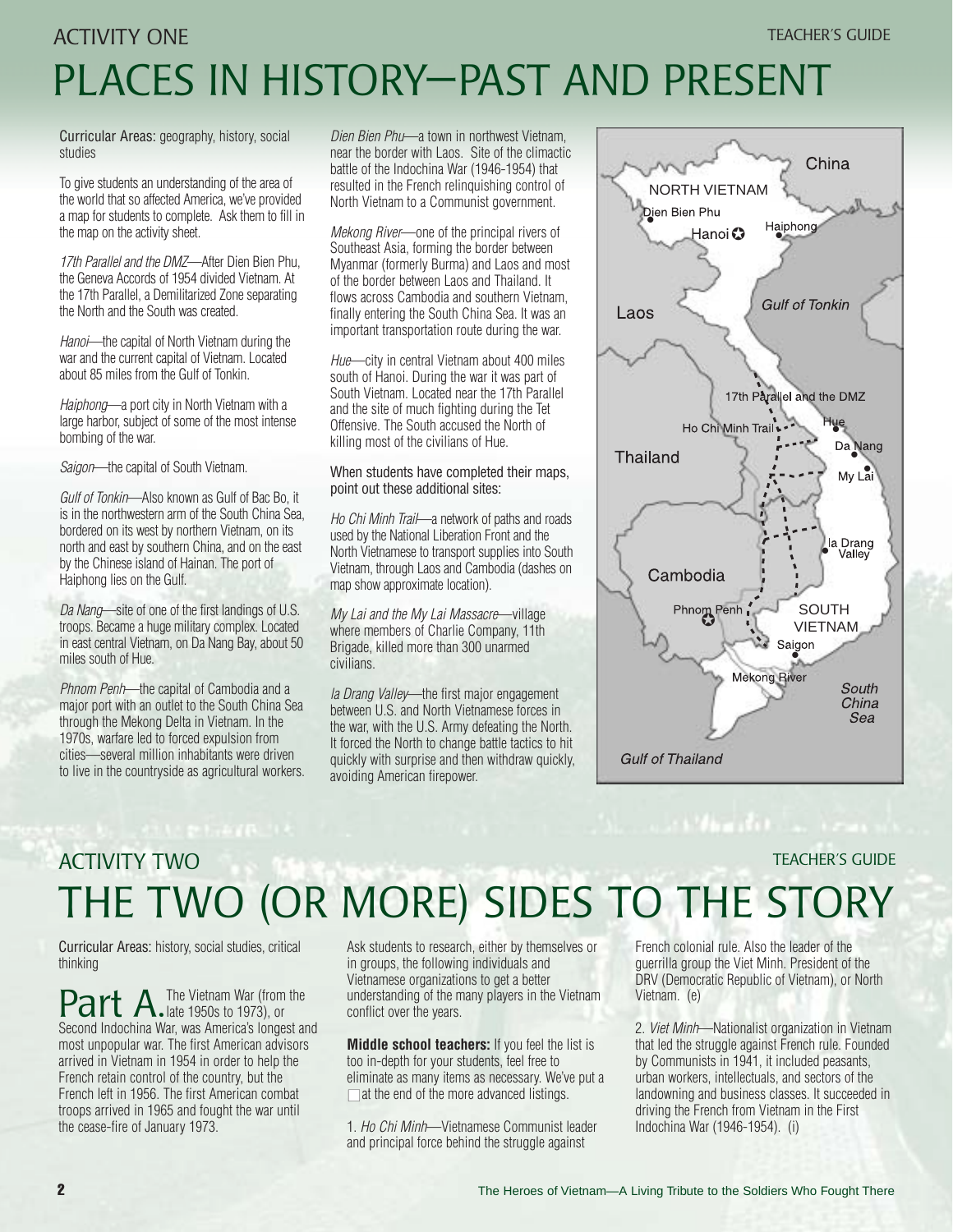### ACTIVITY TWO AND TEACHER'S GUIDE AND THE SERVICE OF THE SERVICE OF THE SERVICE OF THE SERVICE OF THE SERVICE O

3. *Ngo Dinh Diem*—The first president of South Vietnam (1955-1963). He returned land given to peasants by the Viet Minh to wealthy landlords, moved rural villagers from their ancestral homes, placed them in controlled settlements and conscripted males into the ARVN (see 5. below). This fostered the growth of what would become the National Liberation Front (NLF) or Viet Cong, a group committed to Diem's overthrow and the reunification of Vietnam. Assassinated November 2, 1963. (n)

4. *Viet Cong* (or the National Liberation Front for South Vietnam)—Name that refers to guerrilla fighters and Vietnamese Communists fighting against the South and U.S. forces. The term is a contraction of Viet-nam Cong-san and was the equivalent of "Commie." (a)

5. *The Army of the Republic of Vietnam (ARVN)* in South Vietnam—Using these troops, Ngo Dinh Diem took land away from peasants and moved villagers to controlled settlements to prevent Communist activities. (j)

6. *Premier Nguyen Cao Ky*—South Vietnamese premier who met with Lyndon Johnson in 1965. Johnson pledged continued support but said the U.S. would monitor South Vietnam's efforts toward democracy and improved economic conditions.  $\Box$  (b)

7. *Prince Norodom Sihanouk*—Cambodia's king, prime minister and head of state. In the 1960s he kept Cambodia out of the turmoil of Vietnam, but was ousted from power in 1970. While living in exile in China, he formed ties with the Communist Khmer Rouge. He returned to nominal power in 1975, but resigned a year later to protest the brutality of the Khmer Rouge regime.  $\Box$  (f)

8. *Le Duc Tho*—From 1968-1973, the chief negotiator for North Vietnam at the Paris Peace Talks aimed at ending the war. Awarded the Nobel Peace Prize in 1973 with Henry Kissinger, but refused to accept, saying, "Peace has not really been established."  $\Box$  (c)

9. *Nguyen Van Thieu*—President of South Vietnam (1967-1975). A strong anti-Communist, he led a dictatorial regime that opposed U.S. settlement with North Vietnam. Shortly before the final Communist victory in 1975, Thieu resigned and went into exile in Taiwan and England. (k)

10. *Khmer Rouge*—the Communist movement that ruled Cambodia from 1975-1979. While in power, the Khmer Rouge murdered, worked to death or killed by starvation close to 1.7 million Cambodians—more than one-fifth of the country's population. (h)

11. *Pol Pot*—leader of the Khmer Rouge in Cambodia and responsible for the deaths of 1.7 million Cambodians. (g)

12. *Duong Van Minh*—South Vietnamese president who delivered an unconditional surrender to the Communists in 1975.  $\Box$  (d)

13. *Socialist Republic of Vietnam*—When the National Assembly met in July 1976, it changed the name of the combined North and South Vietnam to the Socialist Republic of Vietnam and named Pham Van Dong its prime minister. He took up residence in the nation's new capital, Hanoi.  $\Box$  (m)

14. *Boat people*—Vietnamese refugees who took to the sea in overcrowded and unsafe boats in search of a better life. The Vietnamese government said they were enemies of the state who had been expelled from their homeland. (l)

**Part B.** Now have students research and organizations to understand their role in the Vietnam conflict.

*President Harry S Truman*—33rd president of the United States (1945-1953). Sent \$15 million in military aid to the French for the war in Indochina. Included in the aid package was a military mission and military advisors.

*President Dwight D. Eisenhower*—34th president (1953-1961). Sent aid and protection to South Vietnam and cited the Domino Theory (if one country in Southeast Asia falls to the Communists, the others will follow) as a reason to be involved in Southeast Asia.

*President John F. Kennedy*—35th president (1961-1963). Sent the Green Berets to work with ARVN troops in the villages to provide security and win over the Vietnamese people.

*President Lyndon B. Johnson*—36th president (1963-1969). Became president after the assassination of John F. Kennedy in November 1963. Pursued U.S. policy of containing Communism. After the Tet Offensive, opted not to run for reelection.

*President Richard M. Nixon*—37th president (1969-1974). Expanded the war into Cambodia and Laos. Ordered bombing of the North. Announced a cease-fire on January 23, 1973.

*President Gerald Ford*—38th president (1974- 1977). He announced that the war was "finished" in 1975.

*President Jimmy Carter*—39th president (1977- 1981). He offered a full and unconditional pardon to nearly 10,000 men who evaded the Vietnam War draft.

*The Green Berets*—Established in 1952, highlytrained Special Forces of the U.S. Army specializing in unconventional or guerrilla warfare.

*Robert McNamara*—Secretary of Defense under Presidents Kennedy and Johnson, he originally supported the war, and encouraged escalation in 1964. In his 1995 memoir, *In Retrospect: The Tragedy and Lessons of Vietnam,* he said that U.S. military involvement was "terribly wrong." He attributed the failure of the war to poor organization, lack of understanding of the enemy and its culture, and military decisions made in the president's office and hidden from the Congress and the American public. His retrospective on the war is the subject of the acclaimed film, *The Fog of War,* released late in 2003.

*Lt. William Calley*—convicted and sentenced to life in prison for leading the My Lai Massacre. Was paroled after serving only three and a half years.

*Senator Eugene McCarthy*—U.S. Senator from Minnesota who challenged incumbent President Lyndon Johnson for the Democratic Party nomination in 1968. He argued that Johnson's policies were morally wrong. Though he lost the nomination, his candidacy gave greater legitimacy to the anti-war movement and contributed to Johnson's decision not to run.

*Henry Kissinger*—As national security affairs advisor to President Nixon, he conducted secret negotiations with North Vietnam to end the war. He shared the 1973 Nobel Peace Prize with North Vietnamese negotiator Le Duc Tho, then served as Secretary of State from 1973-1977 during the Ford administration.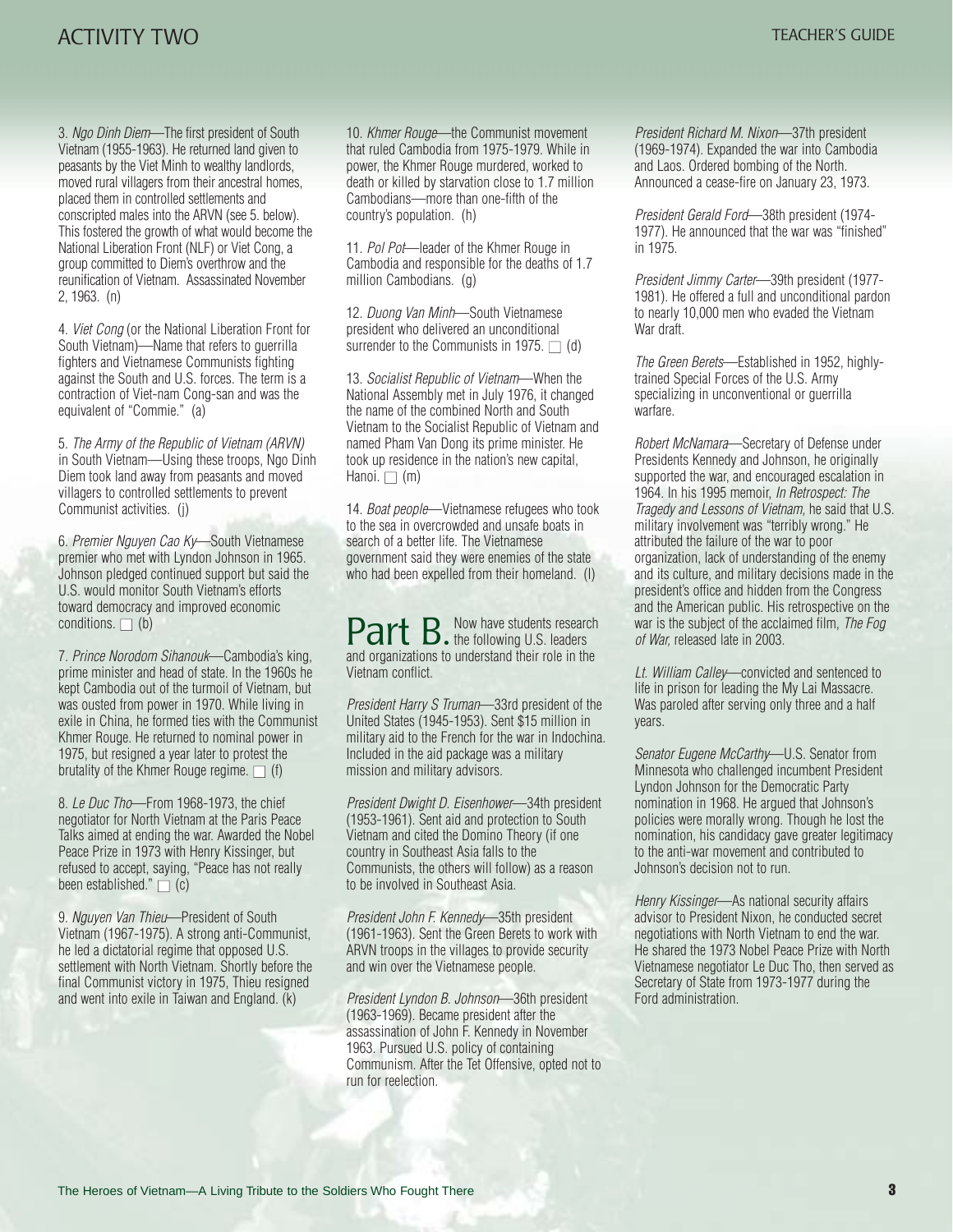# EVENTS AND ISSUES ACTIVITY THREE TEACHER'S GUIDE

Curricular Areas: social studies, history, language arts

**Part A.** Several events and decisions background of the Vietnam era. In this activity, ask students to find out when the following events occurred and what bearing they had on the direction of the war.

**Middle school teachers:** If you feel the list is too in-depth for your students, feel free to eliminate as many items as necessary. We've put a  $\Box$  at the end of the more advanced listings.

*Battle of Dien Bien Phu*—decisive battle in 1954 between the French and Viet Minh during the First Indochina War (1946-1954). Dien Bien Phu is in northwestern Vietnam, near the border with Laos. The defeat of the French led to the signing of peace agreements and the eventual departure of France from the region.

*Geneva Convention Accords*—In 1954, delegates from nine nations convened in Geneva to announce a cessation of hostilities and the formation of a demarcation line at the 17th Parallel dividing Vietnam until national elections could be held in 1956. Neither the United States nor the government of Bao Dai, the new emperor of South Vietnam, accepted the agreement because it was thought that Ho Chi Minh would be elected.  $\square$ 

*Gulf of Tonkin Incident*—In July 1964, the destroyer U.S.S. Maddox was patrolling the Gulf coast undertaking reconnaissance about the North. At the same time, several smaller ships were conducting covert operations against the North. These ships eventually shelled several offshore islands. The North retaliated by attacking the Maddox with three torpedo boats on August 2, 1964. On August 4, the Maddox and the destroyer U.S.S. Turner Joy believed they were under attack and radioed two nearby U.S. aircraft carriers, the Ticonderoga and the Constellation, for retaliatory air strikes. Fighter planes from those ships struck North Vietnamese naval vessels and a major petroleum storage center in the city of Vinh.

*Gulf of Tonkin Resolution*—Passed by Congress on August 7, 1964, it gave President Lyndon Johnson the authority to take action against North Vietnam. Over the next four years Johnson used the resolution to justify sending troops to fight. Critics argued that the president had exaggerated the attack on U.S. ships and exceeded the authority of the resolution by escalating the war.

*Operation Rolling Thunder—*sustained American bombing raids of North Vietnam, beginning in 1965 and continuing for three years.  $\Box$ 

*Operation Breakfast*—In 1969, President Nixon gave the okay for the covert bombing of Cambodia, in an effort to destroy Communist supply routes and base camps. It was conducted without the knowledge of Congress or the American public, and continued for 14 months.  $\square$ 

*Tet Offensive*—Launched on January 29, 1968, the first day of Tet—the Vietnamese festival of the lunar year—the Communist forces attacked almost every major city and province of South Vietnam. Although the North failed to hold the cities, the offensive helped undermine American support for the war.

*War Powers Resolution*—Passed in 1973, the resolution limited the president's ability to send troops into war without congressional approval.

**Part B.** During the 1960s and 1970s, and ideas changed attitudes toward the war. First, ask students to choose one of the following subject areas and get background material. Then, after they have sufficient knowledge in the area, ask them to imagine that they were at Kent State, or they were a soldier missing in action, or a member of Students for a Democratic Society. Have them write a first-person essay to persuade the American public to their point of view.

*Domino Theory*—President Eisenhower used the domino analogy to explain the need to stop Communism in Vietnam. "You have a row of dominoes set up. You knock over the first one, and what will happen to the last one is the certainty that it will go over very quickly."

*Kent State Incident*—fatal shooting of four students by Ohio National Guardsmen during a May 4, 1970, protest against the war at Kent State University in Ohio.

*The Draft*—All males 18 and over were deemed eligible for military service. A lottery was established to determine order of entry into service.

*POWs and MIAs*—soldiers deemed Prisoners of War (almost 600 released in 1973) and Missing in Action (1,800 soldiers still unaccounted for).

*Agent Orange*—herbicide sprayed to kill foliage and deprive the enemy of food and shelter.

*Teach-ins*—forums for discussion of the war among students and faculty. Begun in 1965 at the University of Michigan, the University of Wisconsin and the University of California at Berkeley. Spread nationwide.

*Students for a Democratic Society (SDS)*—a student protest organization. The first student-led anti-war demonstration drew 20,000 people in Washington, D.C., in April 1965.

*Pentagon Papers*—a top-secret study, revealed to the public in 1971, that detailed government deceptions about U.S. policy in Vietnam. Publication by *The New York Times* in 1971 led to a landmark Supreme Court decision on freedom of the press and fueled opposition to the war.

*The "Imperial Presidency"*—the notion that the president of the United States can become increasingly isolated by a combination of factors, including the bureaucracy that surrounds him, a stated "need" that places security as paramount, and the centralization in the White House of decisions about war and peace—essentially overriding Congress. During the Vietnam era, some scholars cited Operation Rolling Thunder and Operation Breakfast as evidence of an increasing "imperial presidency" that ultimately led to President Nixon's resignation because of the Watergate scandal.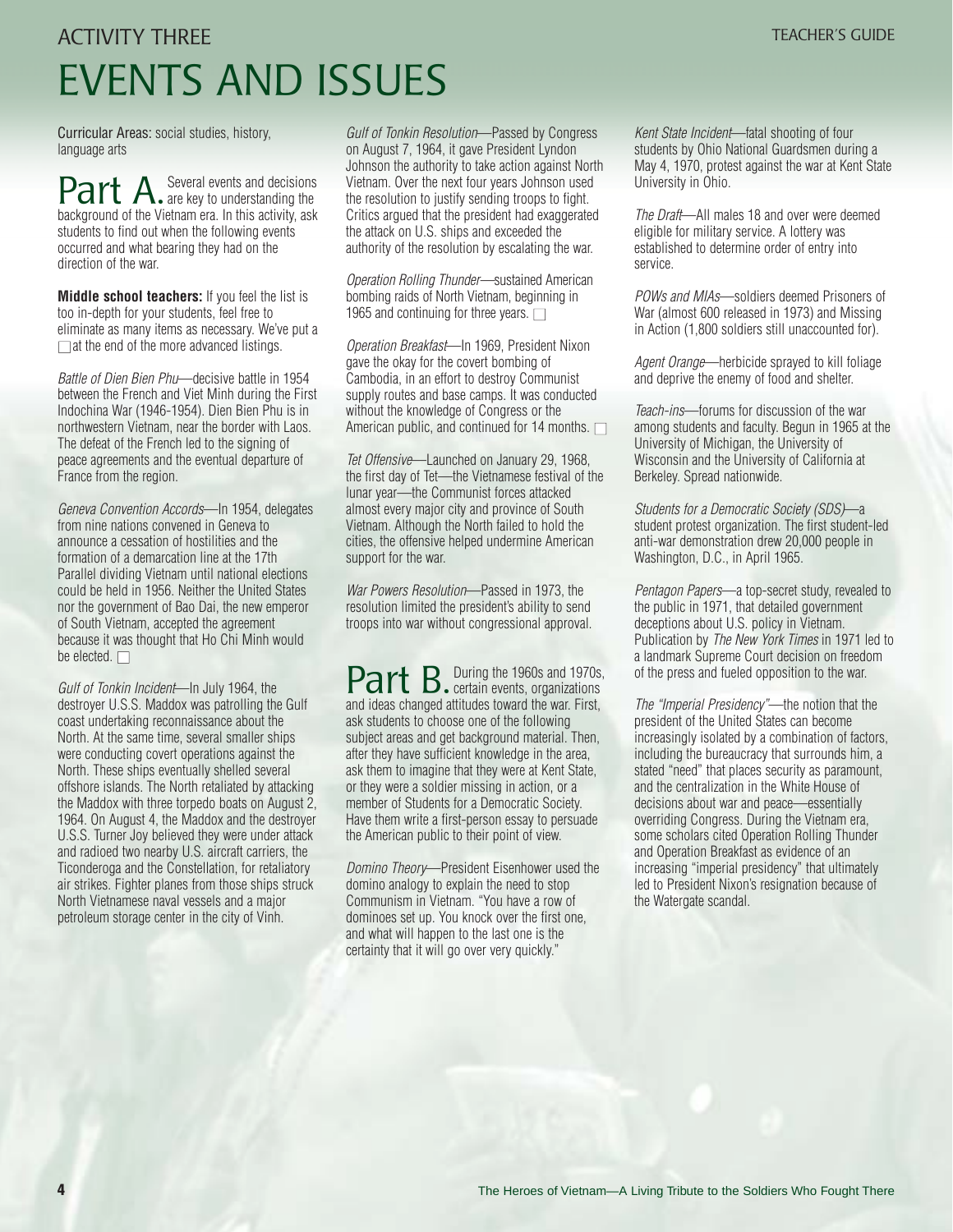# THE TIMES THEY ARE A'CHANGIN' ACTIVITY FOUR TEACHER'S GUIDE

#### Curricular Areas: social studies, history, geography

In order for your students to get a true picture of the chaos of Vietnam, we've provided a list of important events on page 13 that students should fit into a Vietnam timeline on page 12. The list of events already includes some key dates, and the timeline also includes other milestones that students can look into as they place the numbers that correspond to these events in the boxes on the timeline.

#### **Be sure to photocopy both pages 12 and 13 and give them to students.**

**Middle school teachers:** If you feel this list is too extensive for your students, feel free to eliminate as many as needed. Items marked with a  $\Box$  are more advanced.

- 1. Communist forces move into South Vietnam, establishing camps along Mekong Delta. (1958)
- 2. Viet Cong formed. (1960)
- 3. President Kennedy authorizes Green Berets to be sent to Vietnam. (1961)
- 4. U.S. military begins using Agent Orange. (1962)
- 5. Diem and his brother Nhu are shot and killed by their own South Vietnamese military. (1963)
- 6. President Kennedy assassinated. (1963)
- 7. Gulf of Tonkin Incident (1964)
- 8. Gulf of Tonkin Resolution (1964)
- 9. U.S. begins secret bombing of Laos. (1964)
- 10. Operation Rolling Thunder begins. It lasts three years. (1965)
- 11. First American combat troops arrive in Vietnam to defend U.S. airfield at Da Nang. (1965)
- 12. First conventional battle of the Vietnam War at la Drang Valley. (1965)
- 13. WWI, WWII, and Korean veterans stage first anti-war rally. (1966)
- 14. Rev. Martin Luther King Jr. speaks out against the war. (1967)
- 15. Secretary of Defense Robert McNamara testifies that U.S. bombing raids against the North have not achieved their objectives. (1967)
- 16. North Vietnamese launch Tet Offensive. (1968)
- 17. Norodom Sihanouk, leader of Cambodia, allows pursuit of Viet Cong into Cambodia.  $(1968)$   $\Box$
- 18. My Lai Massacre (1968)
- 19. Paris Peace Talks begin. (1968)
- 20. 543,000 U.S. troops in Vietnam, up from 200,000 in 1965. (1969)
- 21. Operation Breakfast, covert bombing of Cambodia, begins and continues for 14 months. (1969)
- 22. Kent State tragedy (1970)
- 23. Henry Kissinger announces, "Peace is at hand." (1972)
- 24. South Vietnamese President Nguyen Van Thieu opposes agreement at Paris Peace Talks.  $(1972)$   $\Box$
- 25. Last U.S. combat troops leave Vietnam. (1973)
- 26. Phnom Penh captured by Khmer Rouge. (1975)
- 27. New Cambodian leader Pol Pot begins period of genocide. (1975)
- 28. South Vietnamese President Duong Van Minh surrenders. (1975)
- 29. The last two U.S. servicemen to die in Vietnam are killed when their helicopter crashes. (1975)
- 30. Pham Van Dong heads Socialist Republic of Vietnam with its capital in Hanoi. (1976-80)  $\Box$
- 31. President Jimmy Carter pardons nearly 10,000 men who evaded the draft. (1977-81)
- 32. Vietnam Memorial dedicated in Washington, D.C. (1982)
- 33. Washington restores diplomatic ties with Hanoi. (1995)

# THEY CAME FROM HERE ACTIVITY FIVE TEACHER'S GUIDE

Curricular Areas: social studies, critical thinking, Web research

This activity begins the personalization of this project. Using a few helpful Web sites, students will find out who fought and died in Vietnam from their state or even their own hometown. They'll see how old the soldiers were when they left for Vietnam, when they died, how they died, and who they were as individuals. This information will make the person "real."

Preview the Web site **www.no-quarter.org,** a Vietnam Casualty Data Base, to see how easy it is to maneuver. The second Web site, **www.vvmf.org,** gives background information.

When your students select **The Virtual Wall,** they will get a short profile of each person and a location of the person's name on the Vietnam Memorial Wall in Washington, D.C.

The purpose of this activity, besides Web research and biographical writing, is to give students a feeling that the people whose names are on this Wall were real—and in many cases not much older than they are now.

The best way to approach a long list of names is to divide them up, with each small group of students researching around 30 names. They'll be most productive if you can arrange computer lab time for the class to go together. If this is not possible, small groups can work at home, in the school library, or wherever they have access to a computer.

# COMMUNITY OUTREACH ACTIVITY SIX TEACHER'S GUIDE

Curricular Areas: social studies, language arts

Now that your students have done their Web research, they can try to get more personal information from friends and relatives of those soldiers who died during the war. The best way to do this is by contacting local veterans' organizations or by notifying local radio and television stations and newspapers of their project. First, they'll need to compile a list of local veterans' organizations, and also media outlets, being sure to include the name of the news director or city editor. Help students decide what important information they need to include in their news item, reminding them that they have about 30 seconds worth of airtime on radio and television. Then have them compose, as a class, their letter requesting relatives and friends to contact the school if they want to participate.

Here are a few points for your students to consider mentioning as they draft their letter:

- 1. This is a school project.
- 2. Students have already done research on the veterans from your state or county or town.
- 3. Students are looking for friends or relatives of those who died who might want to share stories.

You may want to put your final draft on school letterhead.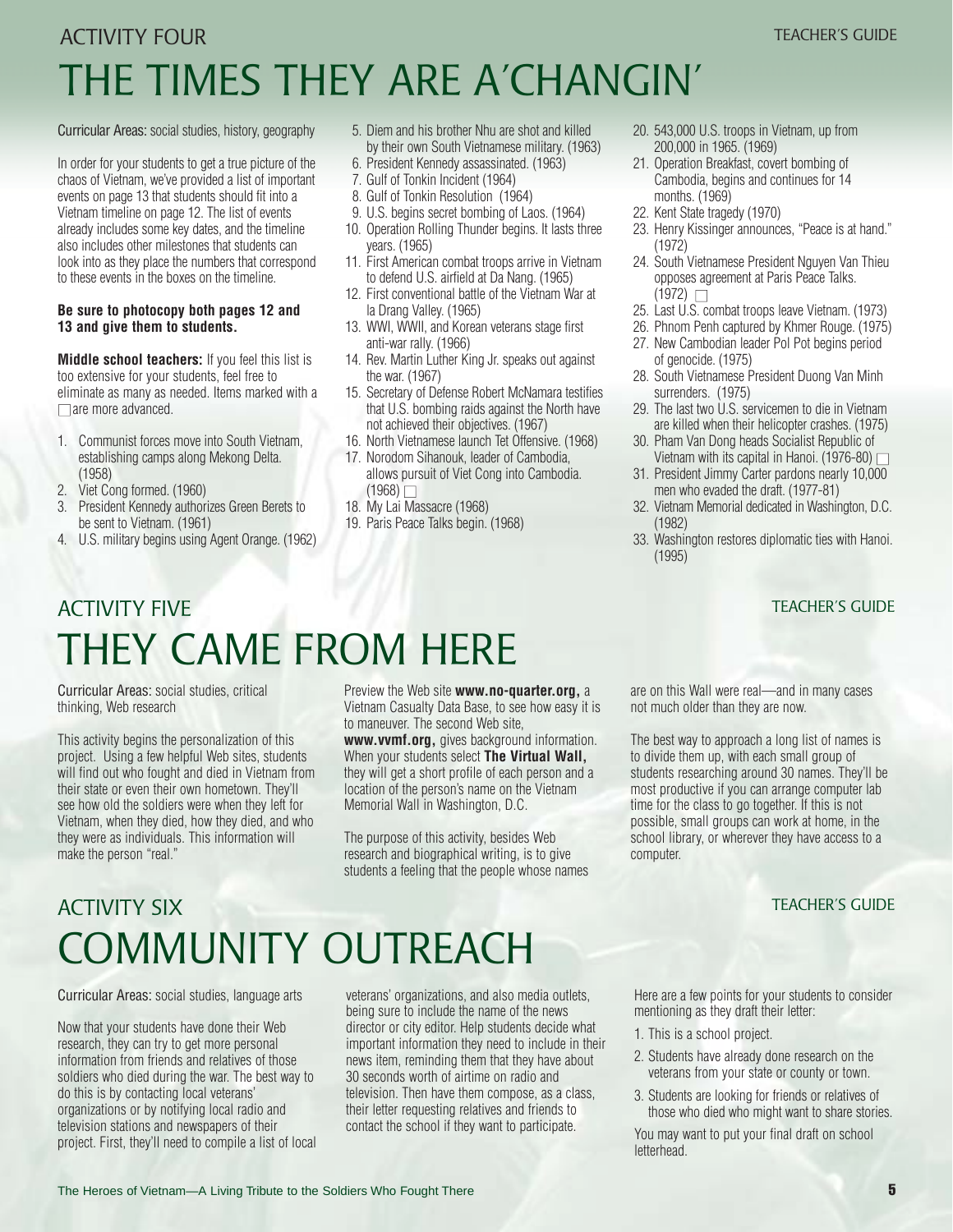# RECORDING HISTORY ACTIVITY SEVEN THE SEVEN THE SECOND SECOND SERVER SERVER THE SERVER SERVER SERVER SERVER SERVER SERVER SERVER

Curricular Areas: social studies, language arts

**Part A** asks students to develop a questionnaire to find out information about local, deceased soldiers. **Part B** asks students to participate in The Library of Congress Veterans History Project, the mission of which "is to collect the memories, accounts and documents of war veterans from World War I, World War II, and the Korean, Vietnam and Persian Gulf Wars, and to preserve these stories of experience and service for future generations." Students may wish to do both activities or just one.

Part A. After students get responses announcements from **Activity 6,** help students write a questionnaire for their interview.

Here's a sample that has proven successful:

Full name of the soldier you are researching:

| The following information about the person you |  |  |  |
|------------------------------------------------|--|--|--|
| are talking to:                                |  |  |  |

 $\frac{1}{2}$  ,  $\frac{1}{2}$  ,  $\frac{1}{2}$  ,  $\frac{1}{2}$  ,  $\frac{1}{2}$  ,  $\frac{1}{2}$  ,  $\frac{1}{2}$  ,  $\frac{1}{2}$  ,  $\frac{1}{2}$  ,  $\frac{1}{2}$  ,  $\frac{1}{2}$  ,  $\frac{1}{2}$  ,  $\frac{1}{2}$ 

 $\Box$  , and the contract of  $\Box$  . The contract of  $\Box$ 

\_\_\_\_\_\_\_\_\_\_\_\_\_\_\_\_\_\_\_\_\_\_\_\_\_\_\_\_\_\_\_\_\_\_\_\_

Full Name: \_\_\_\_\_\_\_\_\_\_\_\_\_\_\_\_\_\_\_\_\_\_\_\_\_\_\_

Street Address: \_\_\_\_\_\_\_\_\_\_\_\_\_\_\_\_\_\_\_\_\_\_\_\_

City, State, Zip: \_\_\_\_\_\_\_\_\_\_\_\_\_\_\_\_\_\_\_\_\_\_\_\_

Phone Number: \_\_\_\_\_\_\_\_\_\_\_\_\_\_\_\_\_\_\_\_\_\_\_\_

E-mail address: \_\_\_\_\_\_\_\_\_\_\_\_\_\_\_\_\_\_\_\_\_\_\_

- 1. How did you know the deceased soldier?
- 2. What were the circumstances surrounding the death?
- 3. Where is the soldier buried? Is there any special monument dedicated to the soldier? If so, where is it?
- 4. What would you like other people to know about this soldier and how he or she should be remembered?
- 5. Please tell us about any humorous incidents you know about the soldier.
- 6. What other information would you like to share about this soldier?

Remind your students that these are personal and emotional stories and that the person relating these facts may have a hard time sharing this information. Be sure to instruct students that they should be polite, patient and act in a mature manner. Ask them to imagine giving information about someone they loved who had died and how they would feel.

**Part B.** Students often don't know daily lives. They may be surprised to find out that one of their teachers is a veteran. Or the owner of the local pharmacy. Or the man who painted their house. This activity will give students the opportunity to interact with these veterans and at the same time participate in The Library of Congress Veterans History Project. Students are asked to go to The Library of Congress Web site, download the checklist and scripted interview questions and then proceed with the interview. To do this activity, you or your students will need a video camera and a separate videotape for each interviewee. It's important that students follow the checklist and script of The Library of Congress. Make sure students understand that by conducting this interview, they are helping to record history.

Here's a sample letter you can put on your school stationary and send to local veterans' groups to generate participation:

#### Hello:

#### Students at

are participating in a project sponsored by The Library of Congress entitled **The Veterans History Project,** whose mission "is to collect the memories, accounts and documents of war veterans from World War I, World War II, and the Korean, Vietnam and Persian Gulf Wars, and to preserve these stories of experience and service for future generations."

The project consists of a videotaped interview in which students will ask you questions. You may also wish to share pictures, letters, documents or mementos from your service days. The interview tape will be sent to The Library of Congress, where it will become part of our nation's history. If you wish, we will make a copy for you to keep for your family.

If you would like more information or would like to participate, please contact: (Teacher's name, address, telephone number)

Information on the project is available on the Internet at **www.loc.gov/folklife/vets**.

Thank you for your consideration.

Sincerely,

Your name

### ACTIVITY EIGHT THE STRUCK IS A 1999 THAT THE STRUCK IS A 1999 THAT THE STRUCK IS A 1999 THAT THE STRUCK IS GUIDE

# A CULTURE OF ANOTHER TIME

Curricular Areas: social studies, language arts, music

The next several activities are designed to help students understand what it was like to be a young person during the decade of the 1960s whether they were still living at home in America or overseas fighting in Vietnam. The activities recall the sweeping changes that occurred in American culture during the progress of the war that helped make the '60s one of the most turbulent decades in American history.

Part A. This activity introduces<br>students to the early '60s—a very different time than the latter part of the decade. **Middle school teachers:** Ask students to use another sheet of paper to write dialogue and note the key plot twists, including the kinds of clothing the characters wore. They can then "convert" the lines of dialogue into the language of today's TV shows or draw comparison sketches of clothing then versus now. They can even recast the plot in today's terms if they think the storyline seemed particularly outdated.

**High school teachers:** After students view their choice of show, they can produce their own "That '60s Show" by creating a storyline as it would have appeared on an actual show broadcast during the early '60s, complete with appropriate dialogue, setting and wardrobe. Students can divide tasks according to skills and interests and then choose parts to act out in class.

Students of all ages should be able to discuss the reasons they made the changes they did. What do the shows from the early '60s say about the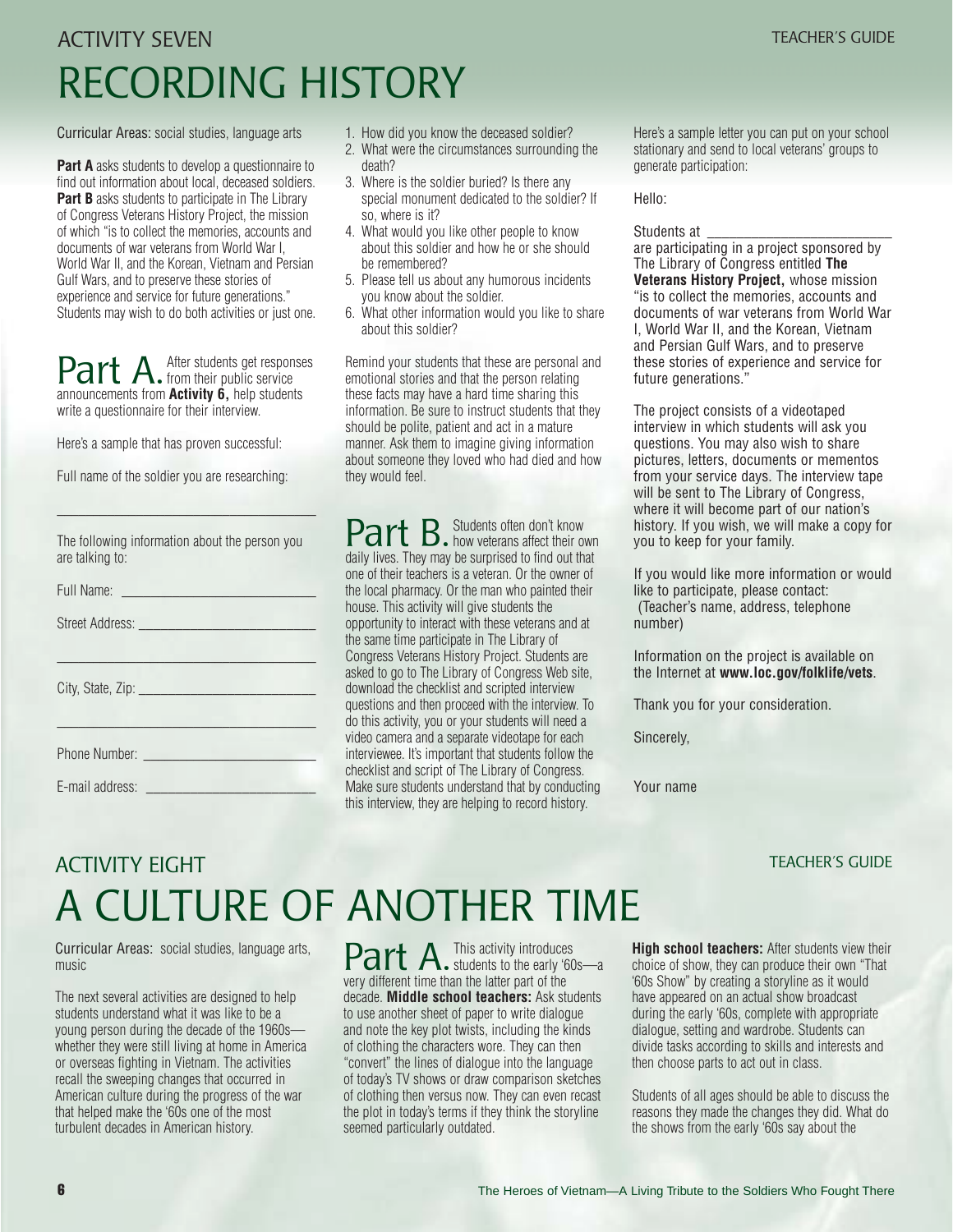## ACTIVITY EIGHT THE STATE IN THE STATE IN THE STATE IN THE STATE IN THE STATE IN THE STATE IN THE STATE IN THE STATE IN THE STATE IN THE STATE IN THE STATE IN THE STATE IN THE STATE IN THE STATE IN THE STATE IN THE STATE IN

culture of that time? You might have them take a scene from a favorite show today and rewrite it as if it had aired in the '60s. What do today's shows say about how culture has changed during the last 40 years? (You might note for students that the debut of *Rowan and Martin's Laugh-In* in 1968 broke ground for its irreverent reflection of late- '60s culture, and that *M* \**A*\**S*\**H,* which aired from 1972 to 1983, reflected anti-war sentiments even though its setting was the Korean War.)

**Part B.** Using the Internet or CDs of students listen to as many of the songs listed on the activity master as is practical, and encourage them to share their opinions about the themes reflected in the lyrics. The songs listed from the early '60s deal with a dance craze of the time, love and good times. Those listed from the mid-'60s reflect, respectively: anxiety about the Vietnam War, pride at the accomplishments of the Green Berets, and an increasing paranoia that some young people felt about the means by which the government might track resistance to the war.

The songs listed from the late '60s deal with, respectively: questioning the wisdom of advocating revolution, the utopian desire for peace and love, and the perceived unfairness that those sent to fight in Vietnam were, by and large, among the less privileged and therefore had no way of avoiding the draft.

Point out to students how the mid-'60s became a transitional point in America:

**• Race issues**—Malcolm X's assassination in 1965 and the Watts riots months later ignited and fed a firestorm of African American protest that equality, while the "law of the land," was still far from reality.

- **Involvement in the war**—American combat troops were first sent to Vietnam in 1965.
- **Music**—The Beatles' album *Revolver* in 1966 contained elements of what would come to be known as psychedelia—a far cry from their 1964 hit, "I Want to Hold Your Hand."

By the beginning of 1967, the country's youth began to embrace a hippie culture, with attitudes about everything from fashion to sex becoming much freer, while attitudes towards the conduct of the war became more militant as anti-war protests mounted. The first TV war coverage aired in close to real time showed jungle warfare, body bags being returned to U.S. soil, and the destruction of the Vietnamese countryside and the huts in which people lived. The U.S. government hardened its determination to commit troops to the war, further creating a situation that would divide America by age group and left- or right-wing bias.

The threat of being drafted and sent to fight in an increasingly unpopular war at an age at which the right to vote had not yet been granted inspired draft-card burnings in flagrant defiance of the government's policy. Some young people became "draft dodgers" by fleeing to Canada until the war was over. Meanwhile, a disproportionate number of solders fighting in Vietnam were minorities, as they were seldom the "fortunate son" referenced in Creedence Clearwater Revival's song of 1969. All of this turmoil was captured in TV images that helped shape public opinion during the '60s. From the shock of seeing John F. Kennedy's assassin killed on live TV, to the Beatles media frenzy that captured a generation of young people, to anti-war protestors burning the American flag, draft dodgers tearing up their cards for the camera, and race riots in American cities—the media had an indelible impact on public perception and opinion, especially for the youth of

that decade who were the first TV generation. When government officials said the war was going well, the images unfolding on TV were saying something quite different.

Even while in Vietnam, soldiers had access to the music of the day. As students discuss how soldiers might have felt about the themes in these songs, lead them to understand that even while being called to duty and being proud to serve their country, some soldiers might have questioned the need for the war, some might have felt resentful that college kids "safe" at home were able to avoid being drafted, and some might have thought that listening to any anti-war protest song or participating in anti-war protests was akin to being a traitor to the U.S. cause.

**Part C.** Middle school teachers: on another sheet of paper in support of or against the statement on the sheet. **High school teachers:** Form two teams to debate both sides of the issue.

Set the stage for this activity by noting that much has changed in the U.S. since the terrorist attacks of September 11, 2001. A host of patriotic songs and expressions of pride in the military accompanied the recent U.S. war in Iraq, and those who protested seemed to find few sympathizers and some backlash. Note that there are two sides to every issue as you position this topic for student debate: Is there still a place in America today for music as an expression of antiwar protest? Why or why not? What do students think it would take to change public opinion? How do they see the differences in the nature of the U.S. involvement in Vietnam in contrast to that of the wars in Afghanistan and Iraq?

# HEROES OF THEIR TIMES ACTIVITY NINE TEACHER'S GUIDE

Curricular Areas: science, social studies, technology, language arts, Web research

Significant events took place on many fronts during the 1960s. Technology and science made a giant leap—and not just on the moon. In **Part A,** students can learn more about John Glenn, Neil Armstrong, Alan B. Shepard Jr., Edward H. White II (who accomplished the first spacewalk by an American, in June 1965), or any other astronauts whose accomplishments furthered the space program. You might note for students that during the mission of Apollo 8 in December 1968 to test

Apollo hardware, crew members James A. Lovell Jr., Frank Borman and William A. Anders focused a portable television camera on planet Earth as they traveled toward the moon and, for the first time, humans saw their home from afar, as a tiny, fragile "blue marble" suspended in the blackness of space.

Coming at a time when America was polarized by the Vietnam War, race relations and other problems, it was an enormously significant accomplishment that went beyond scientific achievement. However, for soldiers mired in the muck of Vietnam, it might have seemed ironic that humans were fighting over North and South Vietnam on a planet that, from space, had no boundaries, while at the same time, the imagination of America was captured by the idea of escaping the very planet itself. Lead students to imagine that soldiers might have wondered: If they can land a man on the moon, why can't they find a way to avoid war? Help them to understand that this kind of schism reflected the "divided" America that was being created by those opposed to the war and those in support of the government's desire to win the war, at what was beginning to seem to be any cost.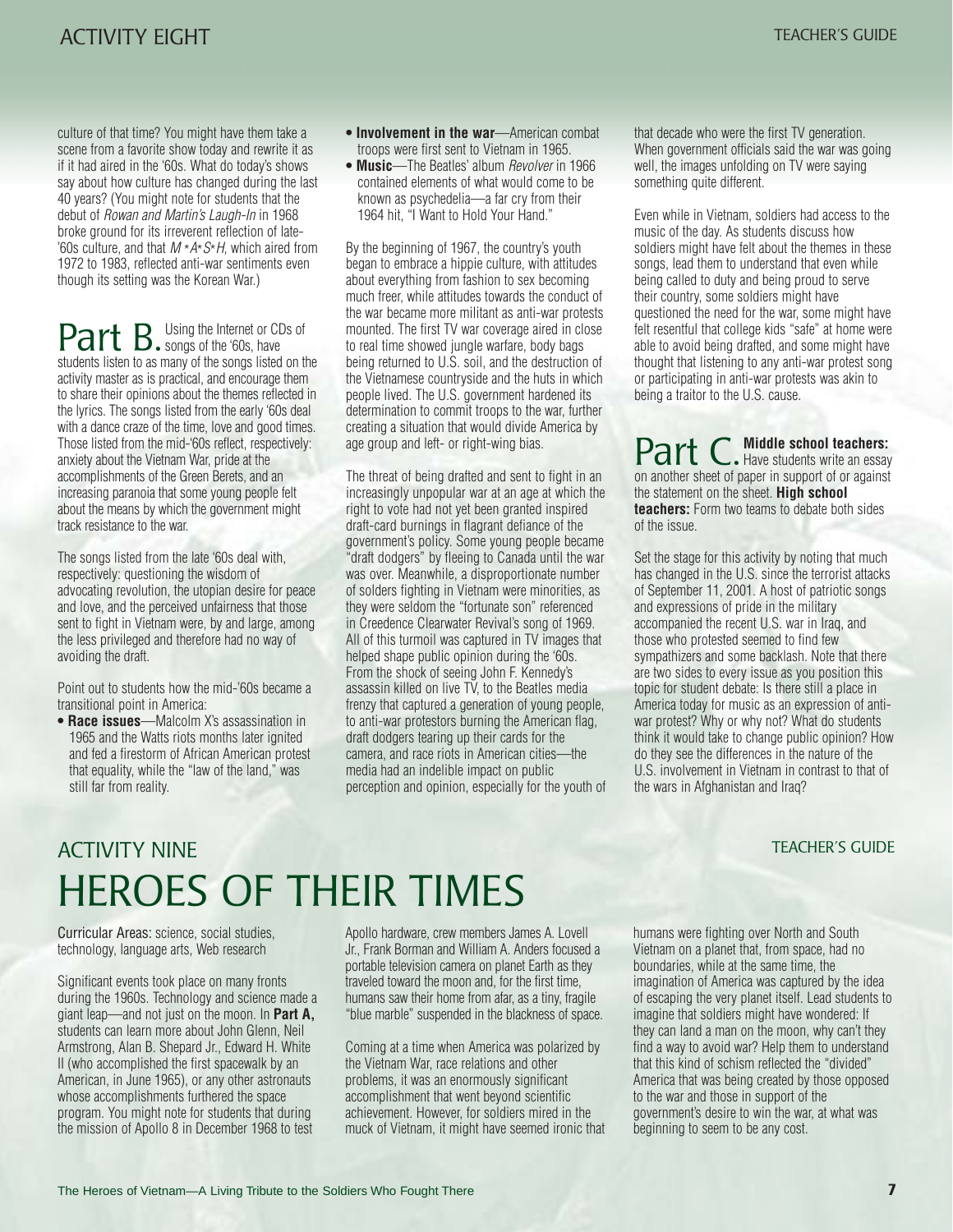### ACTIVITY NINE THE RESERVED OF THE RESERVED OF THE RESERVED OF THE RESERVED OF THE RESERVED OF THE RESERVED OF T

- In **Part C,** students can research people such as:
- **•** Sen. Gaylord Nelson, who borrowed the techniques used by students to draw attention to campus teach-ins to gain widespread support beyond Congress for environmental reforms, thus establishing the first Earth Day in 1970.
- **•** Betty Friedan, whose book *The Feminine Mystique* questioned the role of women in society.
- LIVING HISTORY ACTIVITY TEN TEACHER'S GUIDE
- **•** Gloria Steinem, who was an outspoken advocate for women's rights.
- Muhammad Ali, who was stripped of his heavyweight title when he refused the draft because of his religious views.
- **•** Ralph Nader, who questioned corporate America about its responsibility in watching out for consumer safety.
- **•** Daniel Ellsberg, who leaked the Pentagon Papers about the secret decision-making process behind the Vietnam War to *The New York Times,* leading to a U.S. Supreme Court case that upheld the right of free speech.
- **•** Phil Ochs, whose music questioned the futility of war and the disparity between the "haves" and the "have-nots."

Curricular Areas: social studies, language arts

The 1971 publication of the Pentagon Papers further turned the U.S. public against the Vietnam War. It would not be until the publication of a book in 1995 that Vietnam-era Secretary of Defense Robert S. McNamara would admit that the U.S. was "wrong, terribly wrong" about Vietnam. (McNamara's observations about America's involvement in Vietnam were featured in the acclaimed 2003 film *The Fog of War.* Check out **www.sonyclassics.com/fogofwar/ indexFlash.html** for details.) Veterans, who fought valiantly and served proudly, had returned home to greetings of derision and shouts of "baby killer," as the peace movement at home failed to recognize that soldiers had only done what they were being ordered to do. The war left a bitter legacy in American history.

However, as recently as April 2000, a CBS News poll about Americans' knowledge of the war drew these responses to the question: On whose side did we (the U.S.) fight?

| 18% |
|-----|
| 57% |
| 26% |
|     |

Despite the passage of time and the collective fading of memory, the experiences of the Vietnam War still shadow American government policy today—and the veterans who fought there will never forget their experiences and the horrors they saw, nor, in many cases, the way they were treated when they came home. Encourage students to think about and compare the similarities and differences between soldiers' experiences in Vietnam and those of the wars in Afghanistan and Iraq, as well as the war on terrorism.

For this activity, first visit the Vietnam Veterans Home Page site at **http://grunt.space.swri.edu/** for sample remembrances by those who fought there. You can choose a poem from this site **http://grunt.space.swri.edu/gjpoems.htm** —to read to students to set the tone for completing **Part A.** Students may also draw or sketch their thoughts if they wish.

For **Part B,** number index cards equal to the number of students in your class and next to the number, write a "D" on approximately one-third of them. The "D" will stand for being drafted. Then shuffle the cards and distribute them face down. (Remind girls in the class that females were not drafted into the Vietnam War, but if a draft were in effect today, things might be different.) Watch students' reactions as they turn over their cards to learn their "fate." **Middle school teachers:** Since students are much younger than "draft age,"

ask them to think of a sibling or another relative or friend who today is 18, and imagine the impact on his or her everyday life if they were drafted to fight today.

News events surrounding the rescue of Pvt. Jessica Lynch and stories of other female soldiers involved in the war in Iraq should provide a good context for student debate in **Part C.** Encourage both male and female students to explore the roles of females in combat and whether they think the absence of a mother from the home has more of an effect on a family than does that of the father. After years of progress in women's rights and the stunning changes in society that have taken place since the 1960s, do students think that some things haven't changed as much as one might have imagined? Can they cite personal experiences with family members or with friends' families to support their observations?

At the conclusion of the activity, ask students if they see any parallels between the Vietnam War and the wars fought in the Gulf in 1991 and in Iraq. How differently are troops treated now than they were in the '60s? If there were a draft today, how would students feel about serving in the military? Would it change their attitude toward the war in Iraq?

# A TRIBUTE OF YOUR OWN ACTIVITY FI EVEN TEACHER'S GUIDE

Curricular Areas: social studies, language arts, art, music

For all three parts of this activity, encourage students to use their imaginations freely to express

#### their thoughts using their choice of media. **Part C** can be an optional activity, depending on time and interest. You may need to involve teachers in other curriculum areas such as art, music, language arts, etc., and to get the permission of the school

principal, in order to create one of the more ambitious types of projects. The goal of this activity is to encourage students, as a class, to express their appreciation of veterans' contributions, both during the Vietnam era and now.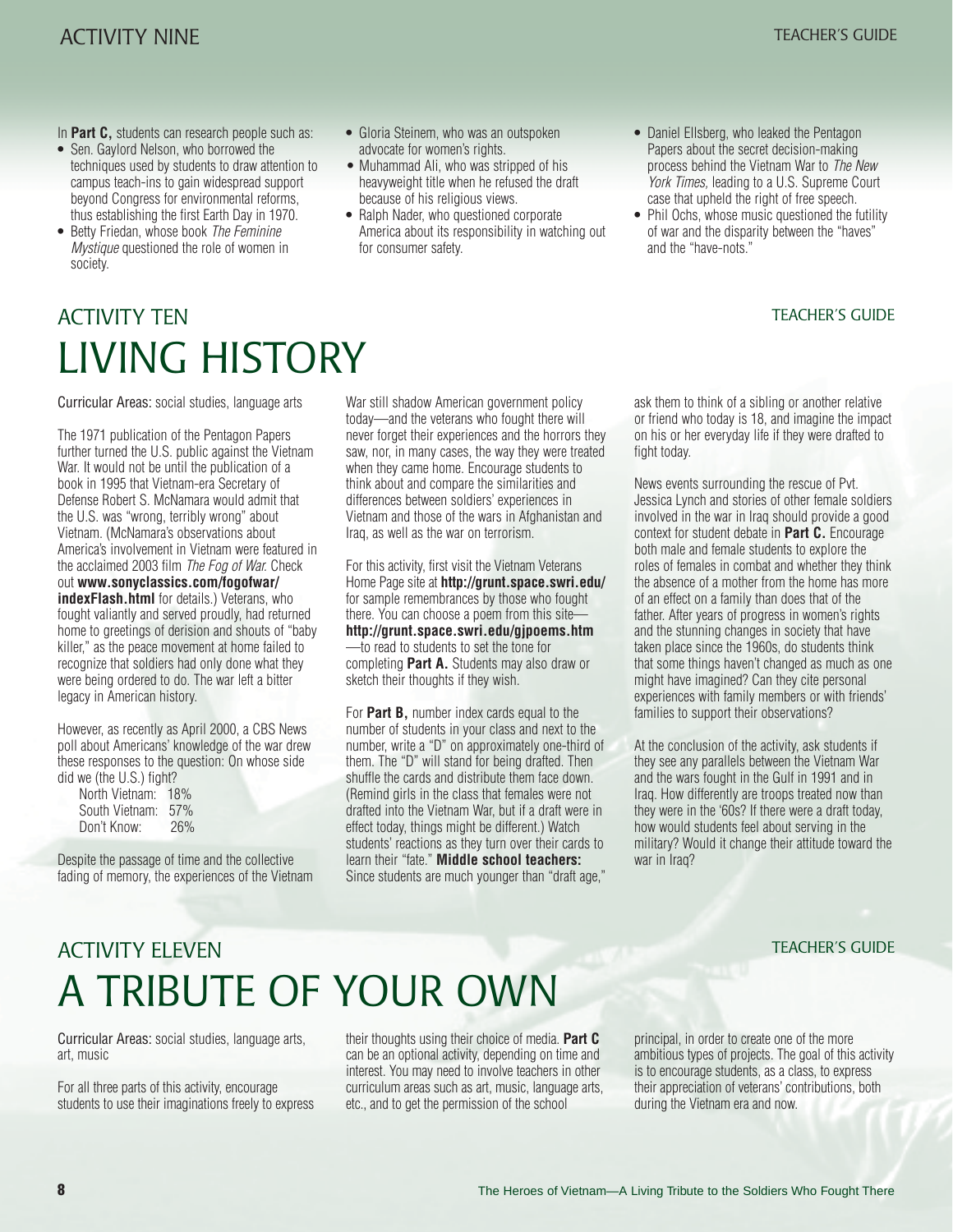# PLACES IN HISTORY—PAST AND PRESENT ACTIVITY ONE **EXAMPLE ASSESSED ASSESSED A**  $\sim$  **REPRODUCIBLE MASTER**

The Vietnam War was the longest (from the late 1950s until 1973) and most unpopular war Americans ever fought. Fifty-eight thousand Americans lost their lives. Between three and four million Vietnamese died, as well as almost two million Cambodians and Laotians.

From 1946-1954, the Vietnamese struggled for independence from France during the First Indochina War. When it was over, the country was divided into North and South Vietnam. North Vietnam was under the control of the Vietnamese Communists, who opposed France and wanted Vietnam united under Communist rule. Ho Chi Minh was the principal leader of the North and its guerrilla warfare group, the Viet Minh. The South was controlled by the non-Communist Vietnamese, who were allied with France. The United States supported the South Vietnamese government, but its repressive policies and pro-Communist agitation led to rebellion in the South, and the NLF (National Liberation Front or Viet Cong) aligned with the North.

In order to understand what happened in Vietnam, there are a number of places that you should know. Find out where they belong on the map and write the corresponding number on the location.

- 1. North Vietnam
- 2. South Vietnam
- 3. Cambodia
- 4. Laos
- 5. 17th Parallel and the DMZ
- 6. Hanoi
- 7. Haiphong
- 8. Saigon
- 9. Gulf of Tonkin
- 10. Da Nang
- 11. Phnom Penh
- 12. Dien Bien Phu
- 13. Mekong River
- 14. Hue

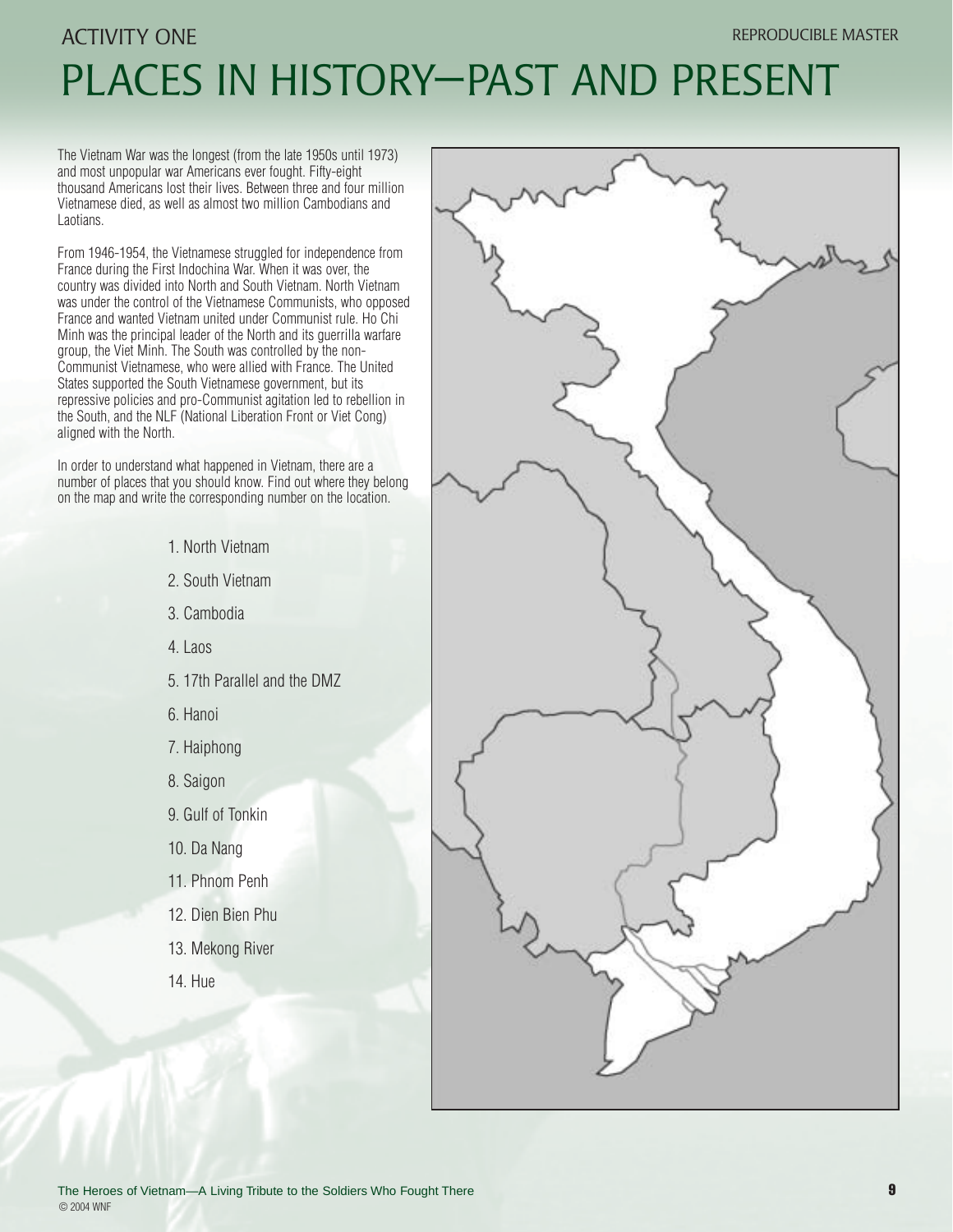# THE TWO (OR MORE) SIDES TO THE STORY ACTIVITY TWO **REPRODUCIBLE MASTER**

**Part A**, There were a large number of influential people and organizations on both the Vietnamese and American sides of this war during more than 20<br>the number of the appropriate "player" in the open provided the number of the appropriate "player" in the space provided.

|    | Ho Chi Minh                       |    | a. Otherwise known as the National Liberation Front for South Vietnam, its name refers to guerrilla fighters and<br>Vietnamese Communists fighting against the South and U.S. forces.                                                                                                     |                                                                                                                                                                                              |                             |  |  |  |  |
|----|-----------------------------------|----|-------------------------------------------------------------------------------------------------------------------------------------------------------------------------------------------------------------------------------------------------------------------------------------------|----------------------------------------------------------------------------------------------------------------------------------------------------------------------------------------------|-----------------------------|--|--|--|--|
| 2. | <b>Viet Minh</b>                  |    |                                                                                                                                                                                                                                                                                           | b. South Vietnamese premier who met with President Lyndon Johnson in 1965. Johnson said the U.S. would<br>monitor South Vietnam's efforts toward democracy and improved economic conditions. |                             |  |  |  |  |
| 3. | Ngo Dinh Diem                     |    | c. From 1968-1973, the chief negotiator for North Vietnam at the Paris Peace Talks aimed at ending the war.<br>Awarded Nobel Peace Prize in 1973, but refused to accept, saying, "Peace has not really been established."                                                                 |                                                                                                                                                                                              |                             |  |  |  |  |
| 4. | Viet Cong                         |    | d. South Vietnamese president who delivered an unconditional surrender to the Communists.                                                                                                                                                                                                 |                                                                                                                                                                                              |                             |  |  |  |  |
| 5. | ARVN                              |    | e. Vietnamese Communist leader, principal force behind the struggle against French colonial rule, and leader of<br>the guerrilla group the Viet Minh. President of Democratic Republic of Vietnam—North Vietnam.                                                                          |                                                                                                                                                                                              |                             |  |  |  |  |
| 6. | Premier Nguyen Cao Ky             |    | Cambodia's king, prime minister and head of state. In the 1960s he kept Cambodia out of the turmoil of<br>Vietnam, but was ousted from power in 1970. While living in exile in China, he formed ties with the<br>Communist Khmer Rouge.                                                   |                                                                                                                                                                                              |                             |  |  |  |  |
| 7. | Prince Norodom Sihanouk           | a. | Leader of the Khmer Rouge in Cambodia and responsible for the deaths of 1.7 million Cambodians.                                                                                                                                                                                           |                                                                                                                                                                                              |                             |  |  |  |  |
| 8. | Le Duc Tho                        |    | h. The Communist movement that ruled Cambodia from 1975-1979. It worked to death or killed by starvation<br>close to 1.7 million Cambodians-more than one-fifth of the country's population.                                                                                              |                                                                                                                                                                                              |                             |  |  |  |  |
| 9. | Nguyen Van Thieu                  |    | The nationalist organization in Vietnam that led the struggle against French rule. Founded by Communists in<br>1941, it included peasants, urban workers, intellectuals, landowners and the business classes. It drove the<br>French from Vietnam in the First Indochina War (1946-1954). |                                                                                                                                                                                              |                             |  |  |  |  |
|    | 10. Khmer Rouge                   |    | The Army of the Republic of Vietnam in South Vietnam. Using these troops, Ngo Dinh Diem took land away<br>from peasants and moved villagers to controlled settlements to prevent Communist activities.                                                                                    |                                                                                                                                                                                              |                             |  |  |  |  |
|    | 11. Pol Pot                       |    | k. President of South Vietnam (1967-1975). A strong anti-Communist, he led a dictatorial regime that opposed<br>U.S. settlement with North Vietnam.                                                                                                                                       |                                                                                                                                                                                              |                             |  |  |  |  |
|    | 12. Duong Van Minh                |    | I. Vietnamese refugees who took to the sea in overcrowded and unsafe boats in search of a better life. Many<br>were called enemies of the state by the Vietnamese government, which claimed to have expelled them.                                                                        |                                                                                                                                                                                              |                             |  |  |  |  |
|    | 13. Socialist Republic of Vietnam |    | m. When the National Assembly met in July 1976, this country named Pham Van Dong its prime minister. He<br>took up residence in the nation's new capital, Hanoi.                                                                                                                          |                                                                                                                                                                                              |                             |  |  |  |  |
|    | 14. Boat people                   |    | n. The first president of South Vietnam (1955-1963). He returned land given to peasants by the Viet Minh to<br>wealthy landlords, moved rural villagers from their ancestral homes, placed them in controlled settlements<br>and conscripted males into the ARVN.                         |                                                                                                                                                                                              |                             |  |  |  |  |
|    | Part                              |    | Over the course of the Vietnam era, there were seven American presidents and countless advisors and opposing voices. Find out how each of<br><b>B</b> . Over the course of the vietnam eta, there were seven American presence and the back of this page.                                 |                                                                                                                                                                                              |                             |  |  |  |  |
|    | 1. President Harry S Truman       |    | 4. President Lyndon B. Johnson<br>7. President Jimmy Carter                                                                                                                                                                                                                               |                                                                                                                                                                                              | 10. Lt. William Calley      |  |  |  |  |
|    | 2. President Dwight D. Eisenhower |    | President Richard M. Nixon<br>8. The Green Berets                                                                                                                                                                                                                                         |                                                                                                                                                                                              | 11. Senator Eugene McCarthy |  |  |  |  |

6. President Gerald Ford

10 **10** The Heroes of Vietnam—A Living Tribute to the Soldiers Who Fought There

12. Henry Kissinger

9. Robert McNamara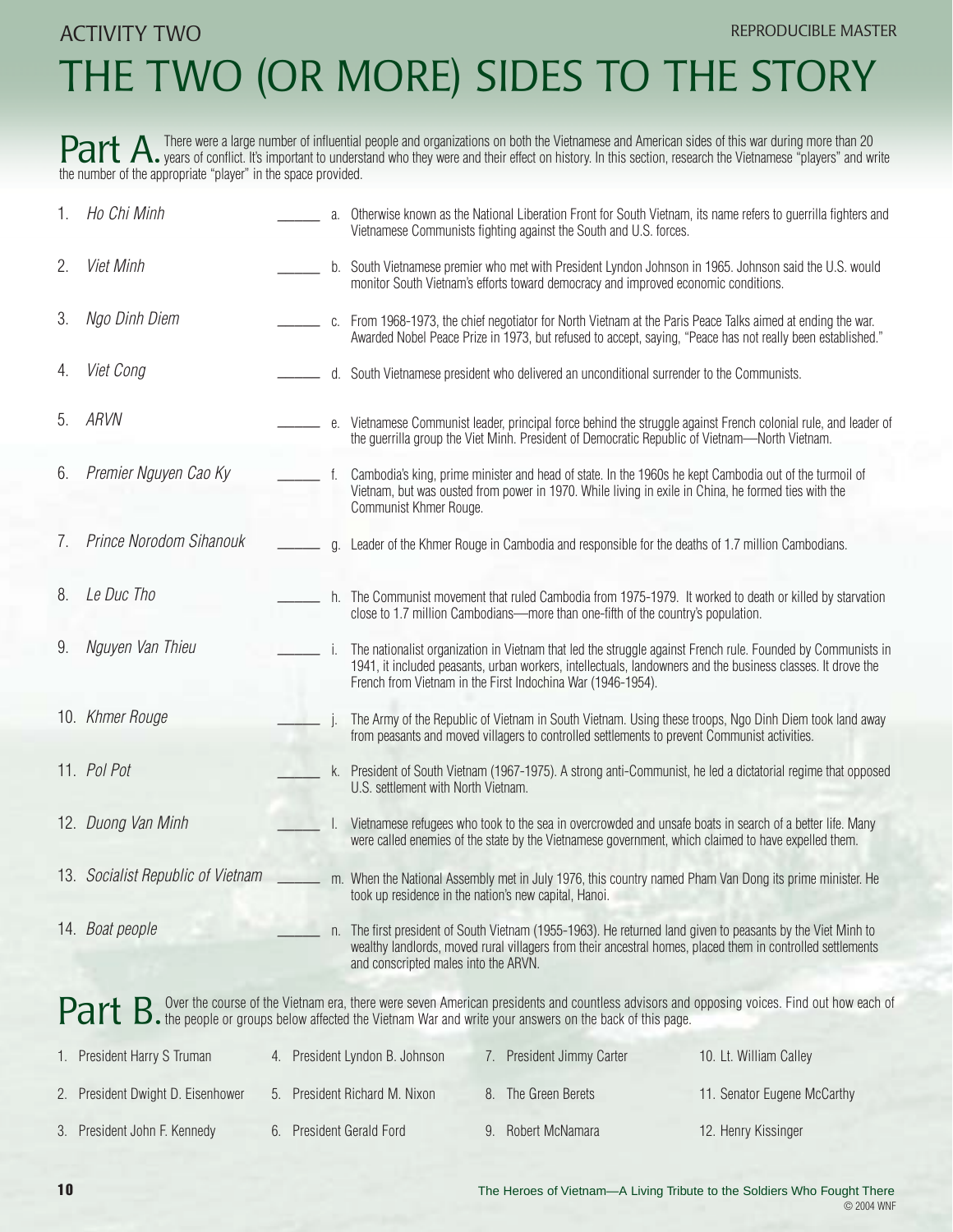# EVENTS AND ISSUES ACTIVITY THREE **REPRODUCIBLE MASTER**

**Part** A. Certain events change the course of history. During the Vietnam era, there were a number of battles, resolutions and international incidents<br>the gauge of the uner the course of the war.

|                                  | <b>Dates</b> | <b>What Happened</b> | <b>Its Influence</b> |
|----------------------------------|--------------|----------------------|----------------------|
| Battle of Dien Bien Phu          |              |                      |                      |
| Geneva Convention Accords        |              |                      |                      |
| Gulf of Tonkin Incident          |              |                      |                      |
| Gulf of Tonkin Resolution        |              |                      |                      |
| <b>Operation Rolling Thunder</b> |              |                      |                      |
| <b>Operation Breakfast</b>       |              |                      |                      |
| Tet Offensive                    |              |                      |                      |
| War Powers Resolution            |              |                      |                      |

**Part B.** A number of movements, revelations and organizations changed the course of history from the 1950s until today. Government secrecy,<br>Then write a first person engay at a latter to the Editor of a paymanage of thet topics. Then, write a first-person essay or a Letter to the Editor of a newspaper of that period as if you were living during that time, describing your opinion on the subject.

### Topics:

- 1. Domino Theory
- 2. Kent State Incident
- 3. The Draft
- 4. POWs and MIAs
- 5. Agent Orange
- 6. Teach-ins
- 7. Students for a Democratic Society
- 8. Pentagon Papers
- 9. The "Imperial Presidency"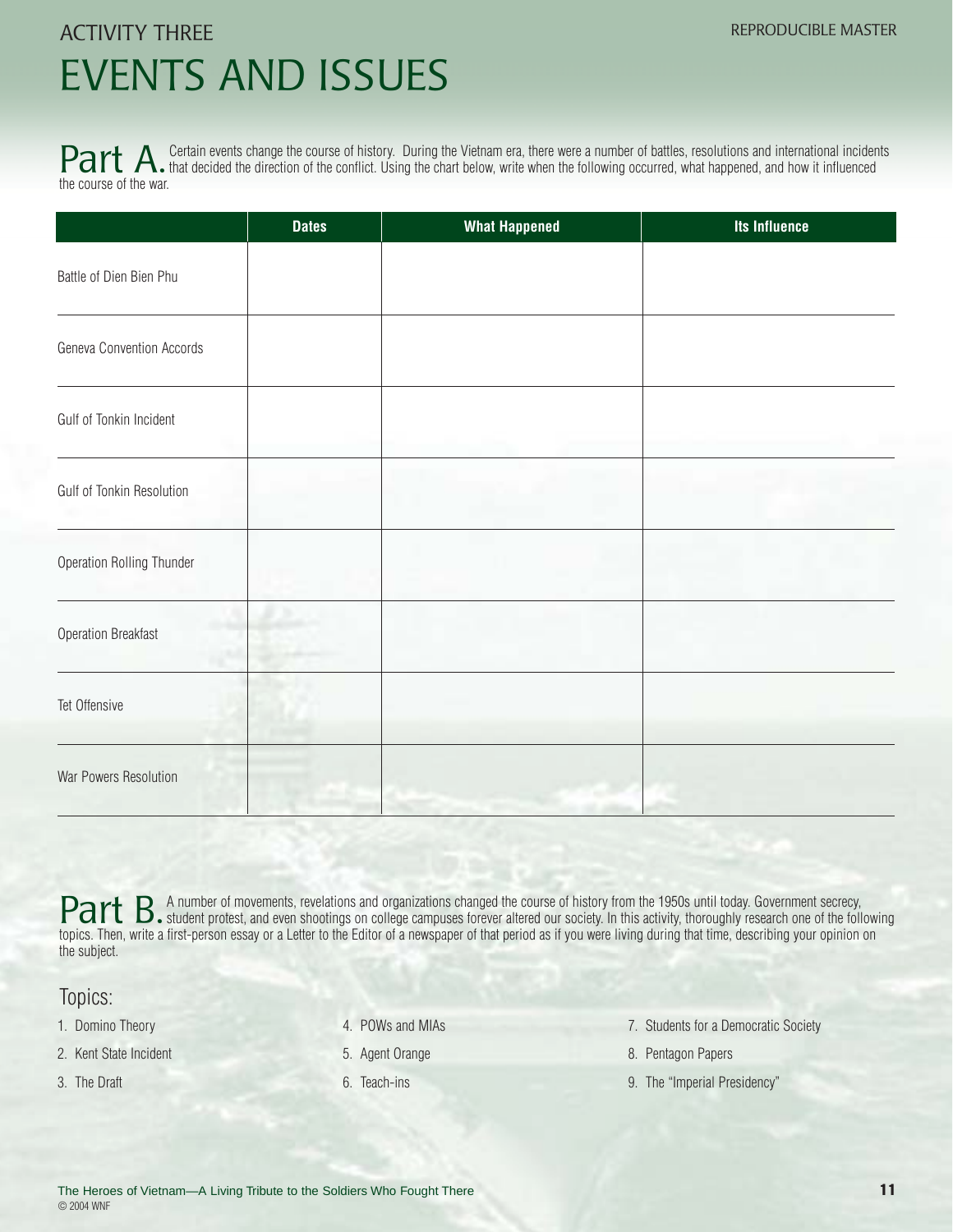# THE TIMES THEY ARE A'CHANGIN' ACTIVITY FOUR **EXECUTES** AND **REPRODUCIBLE MASTER**

## When did it all begin?

At the end of World War II, the French ruled in Indochina. Ho Chi Minh, the leader of Vietnam, wanted the French out of his country. Despite his ties to the American intelligence community and his professed respect for democratic principles, Ho Chi Minh could not convince Washington to recognize his independence movement. French generals and their American advisors expected Ho's Viet Minh guerillas to be defeated easily. But after eight years of fighting and \$2.5 billion in U.S. aid, the French lost a crucial battle at Dien Bien Phu—and with it, their Asian empire. Communist Ho Chi Minh became the leader of North Vietnam.

Part A. 13 in the course of the war in Vietnam, as it fit in with other important events, by placing the numbers of the events on page<br>Part A. 13 in the small boxes on the timeline below. (Turn your paper sideways to write

| warns<br>S<br>ambassado<br>you.<br>Khrushchev<br>bury<br>$\overline{\overline{\overline{s}}}$<br>Nikita Kh<br>Western<br>"We will | Sputnik<br>launch<br>Soviets | Earth<br>S<br>–<br>uncheo<br>ಕ<br>這<br>$\overline{\mathfrak{a}}$<br>$\sim$<br>jer<br>satellite,<br>Explor |      | elected.<br>Kennedy<br>Pres. | operation.<br>formed.<br>Corps<br>Pigs<br>$\overline{\sigma}$<br>Peace<br>Bay | Crisis<br>Missile<br>Cuban | speech<br>ູຕ<br>assassinated<br>写<br>King<br>Dream"<br>uther<br>d<br>Kennedy<br>-<br><b>Have</b><br>Martin<br>"I Have | defeats<br>Johnson<br>ater.<br>Ğ<br>Gol<br>Lyndon<br>∽<br>`<br>Bar | assassinated<br>Malcolm X |
|-----------------------------------------------------------------------------------------------------------------------------------|------------------------------|-----------------------------------------------------------------------------------------------------------|------|------------------------------|-------------------------------------------------------------------------------|----------------------------|-----------------------------------------------------------------------------------------------------------------------|--------------------------------------------------------------------|---------------------------|
| 1956                                                                                                                              | 1957                         | 1958                                                                                                      | 1959 | 1960                         | 1961                                                                          | 1962                       | 1963                                                                                                                  | 1964                                                               | 1965                      |

|      | $\cdot$<br>cities.<br>in American<br>Race riots | assassinated<br>assassinated<br>Kennedy<br>$\equiv$<br>King<br>$\sqcup\!\sqcup$<br>M.L.<br>Rbt. | demon<br>in Washington<br>dies.<br>anti-war<br>Minh<br>Massive<br>stration<br>$\overline{\overline{\epsilon}}$<br>오 |      | Calley convicted of<br>murder.<br>三 | re-elected<br>break-in.<br>Hotel<br><b>Richard Nixon</b><br>Water gate | Tho.<br>Duc<br>ð<br>$\Box$<br>signed<br>and<br>Kissinger<br>draft.<br>Cease-fire<br>$\overline{\sigma}$<br>End<br>云 | resigns.<br>Nixon | Communists.<br>$\approx$<br>Ford announces the<br>"finished.<br>Vietnam falls to<br>S.<br>War<br>Pres. For<br>Vietnam<br>S |
|------|-------------------------------------------------|-------------------------------------------------------------------------------------------------|---------------------------------------------------------------------------------------------------------------------|------|-------------------------------------|------------------------------------------------------------------------|---------------------------------------------------------------------------------------------------------------------|-------------------|----------------------------------------------------------------------------------------------------------------------------|
| 1966 | 1967                                            | 1968                                                                                            | 1969                                                                                                                | 1970 | 1971                                | 1972                                                                   | 1973                                                                                                                | 1974              | 1975                                                                                                                       |

| Carter elected president. | Vietnam admitted into<br><b>United Nations.</b> |                                        | dioxin in Agent Orange.<br>nowledges toxicity of<br>Dow Chemical ack- | Reagan elected president.                      |                           |                                           | Sally Ride becomes first<br>woman in space. | Reagan re-elected. |                        |
|---------------------------|-------------------------------------------------|----------------------------------------|-----------------------------------------------------------------------|------------------------------------------------|---------------------------|-------------------------------------------|---------------------------------------------|--------------------|------------------------|
| 1976                      | 1977                                            | 1978                                   | 1979                                                                  | 1980                                           | 1981                      | 1982                                      | 1983                                        | 1984               | 1985                   |
|                           |                                                 |                                        |                                                                       |                                                |                           |                                           |                                             |                    |                        |
| Challenger explosion.     |                                                 | George H.W. Bush elected<br>president. | of the Berlin Wall;<br>end of Cold War.<br>Fall                       | Operation Desert Storm<br>Iraq invades Kuwait; | Collapse of Soviet Union. | <b>Bill Clinton elected</b><br>president. | Women gain military<br>combat roles.        |                    | Oklahoma City bombing. |
| 1986                      | 1987                                            | 1988                                   | 1989                                                                  | 1990                                           | 1991                      | 1992                                      | 1993                                        | 1994               | 1995                   |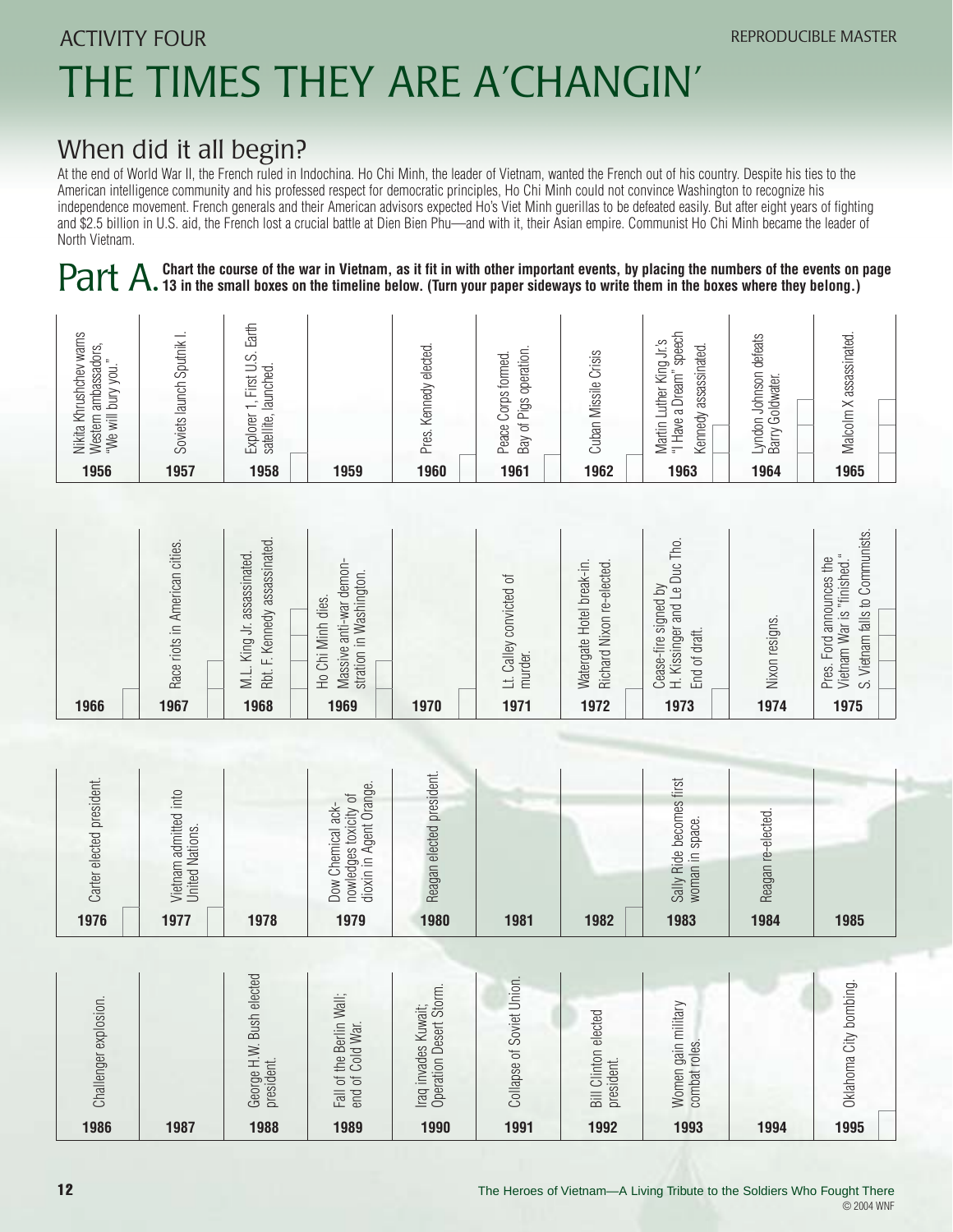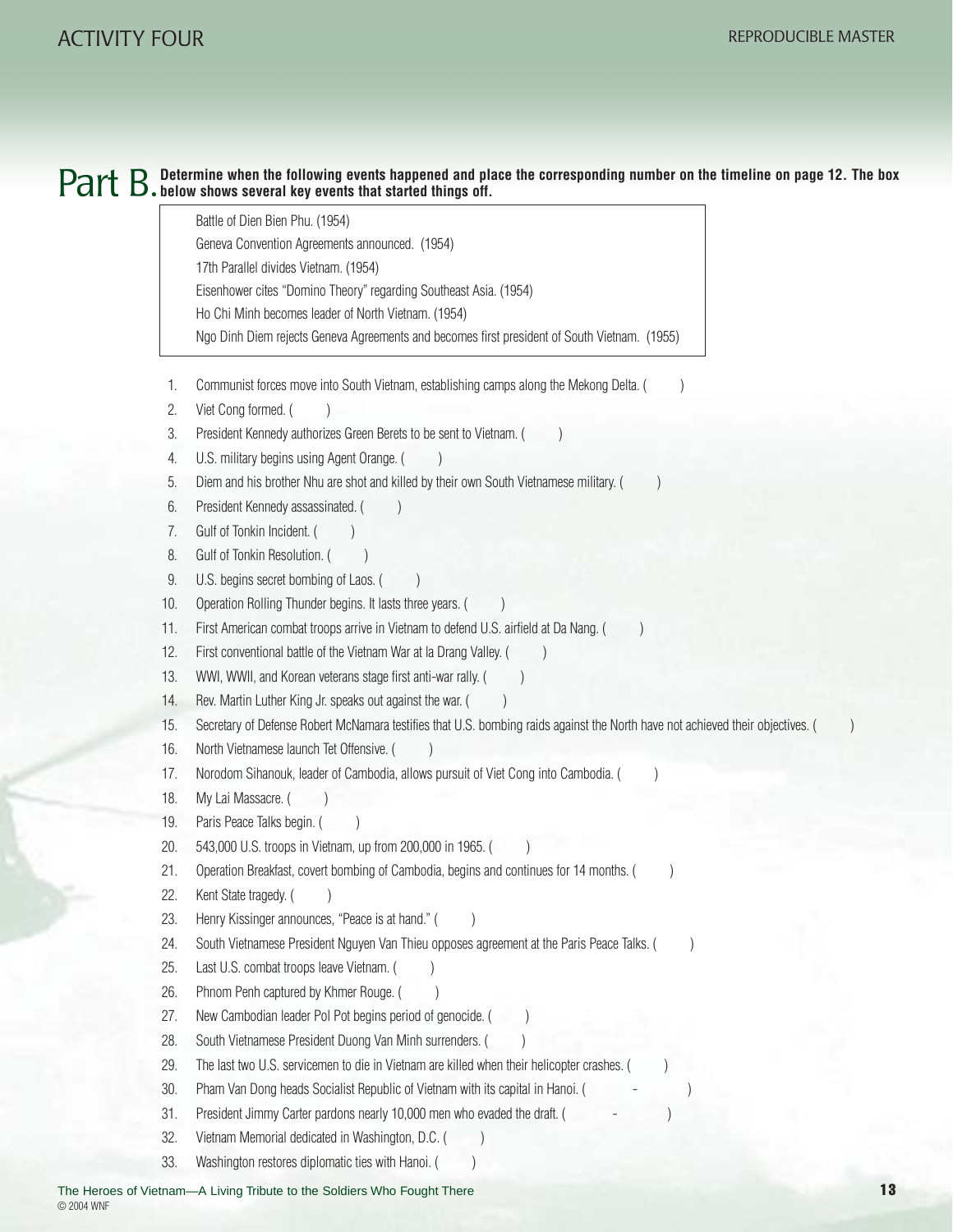# THEY CAME FROM HERE **ACTIVITY FIVE REPRODUCIBLE MASTER**

Dale Buis, a 37-year-old Nebraska native, and 45-year-old Texan Chester Ovnand were watching a movie, *The Tattered Dress,* when they turned on the light to change the reel. Seconds later, these unarmed American advisors in Vietnam were dead—killed in their tent. They were the first U.S. casualties to die in Vietnam, and the year was 1959.

During the course of the war, more than 58,000 other young Americans died. Who were these young people who, in many cases, were not much older than you are today?

In this activity, you'll find out who served and died in Vietnam from your state, your county, and even from your hometown. You'll find out where and how they died—whether it was an accident of friendly fire, whether they were shot down in a helicopter, or even if they died of a jungle disease such as malaria.

First, go to **www.no-quarter.org,** a Vietnam Casualty Data Base. You can complete the form just by entering your state's name. Or, you can narrow it further by entering a hometown. The site has a lot of ways for you to find the names you're looking for—by date, by battle, by state of origin. After you have your list, you'll need to go to one of the site's links that will help you get the details you need.

| Here are some facts you might want to know about a particular person: |  |
|-----------------------------------------------------------------------|--|
|-----------------------------------------------------------------------|--|

When you're done with this site, switch over to **www.vvmf.org,** the Vietnam Veterans Memorial Fund, and select **The Virtual Wall** to find out where a particular person's name is located on the Vietnam Memorial Wall in Washington, D.C. You'll find a profile of every person on the Wall. On a separate sheet, write a short biography of the people you've researched, including the information above.

# COMMUNITY OUTREACH **ACTIVITY SIX** REPRODUCIBLE MASTER

Now it's time to get up close and personal. You'll be amazed how friends and relatives of those soldiers who died during the war want to tell you more about the people they loved. But how do you find them? One way is to contact local veterans' organizations such as the Veterans of Foreign Wars and ask about their Veterans in the Classroom program, or the American Legion. Another way is to contact radio and television stations as well as newspapers. In this activity, you'll write a short news item to be submitted to the media, asking for information. (You can also do the same kind of research for veterans of other wars.)

Local veterans' organization, address and contact person.

| -      |  |
|--------|--|
| $\sim$ |  |

First, find the names and addresses of local radio and television stations and newspapers in your area. Who is the news director or city editor?

| Radio Station: New York Changes and Changes and Changes and Changes and Changes and Changes and Changes and Changes and Changes and Changes and Changes and Changes and Changes and Changes and Changes and Changes and Change |  |
|--------------------------------------------------------------------------------------------------------------------------------------------------------------------------------------------------------------------------------|--|
| • News Director: <u>Contractor</u>                                                                                                                                                                                             |  |
| Television Station: Material Contract Contract Contract Contract Contract Contract Contract Contract Contract Contract Contract Contract Contract Contract Contract Contract Contract Contract Contract Contract Contract Cont |  |
|                                                                                                                                                                                                                                |  |
|                                                                                                                                                                                                                                |  |
|                                                                                                                                                                                                                                |  |
| Now, consider the points you think you should make in your announcement.                                                                                                                                                       |  |
| 1. $\qquad \qquad$ 3.                                                                                                                                                                                                          |  |
| 2. $\qquad \qquad$                                                                                                                                                                                                             |  |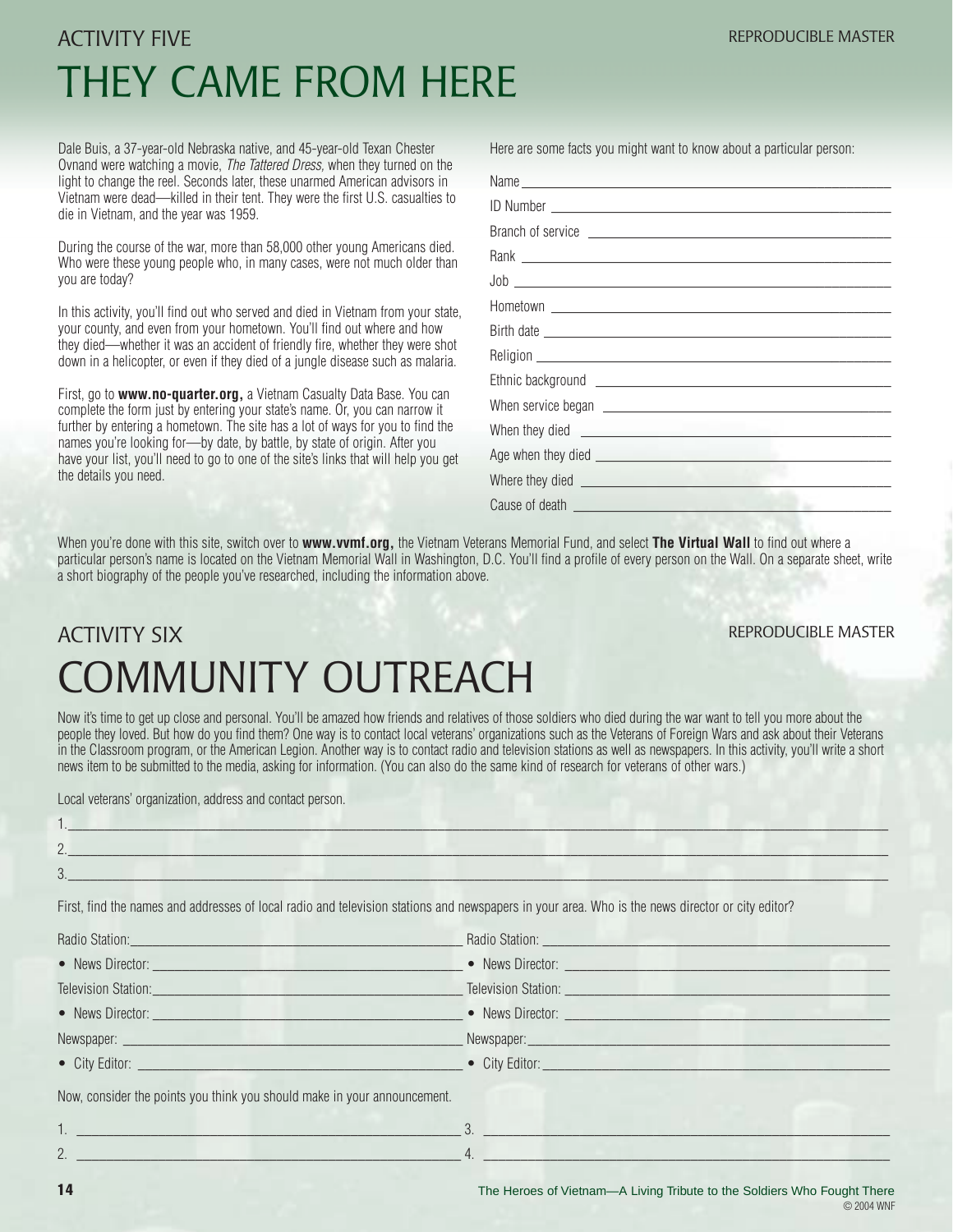# **ACTIVITY SEVEN RECORDING HISTORY**

When a friend or relative of a soldier who died in Vietnam or another war volunteers to give you information, what should you ask? Write a **Part A.** When a triend or relative or a soluter who uled in vietnam or another war volunted by the final year in the solution of the solution of the solution of the solution of the soldier's full name and former address i addition to the name and address of the person giving you the information.

| 4.                                                                                                                                                                                                                                   |  |
|--------------------------------------------------------------------------------------------------------------------------------------------------------------------------------------------------------------------------------------|--|
|                                                                                                                                                                                                                                      |  |
|                                                                                                                                                                                                                                      |  |
|                                                                                                                                                                                                                                      |  |
|                                                                                                                                                                                                                                      |  |
| $\overline{9}$ , and the contract of the contract of the contract of the contract of the contract of the contract of the contract of the contract of the contract of the contract of the contract of the contract of the contract of |  |
|                                                                                                                                                                                                                                      |  |
|                                                                                                                                                                                                                                      |  |

Part B. You might be surprised to learn who around you is a veteran. There's probably a veteran working in your school. One may be your doctor or Section 4. There's probably a veteran working in your school. One may be you

The Library of Congress sponsors a project called "The Veterans History Project." You're going to participate in that project.

Go online to the Web site of the Library of Congress at www.loc.gov/folklife/vets and download the interview checklist, biographical data form, photograph log, and veteran's release form. Use these forms to interview veterans who respond to a letter your teacher will be sending to local veterans' organizations. Write your interview notes below.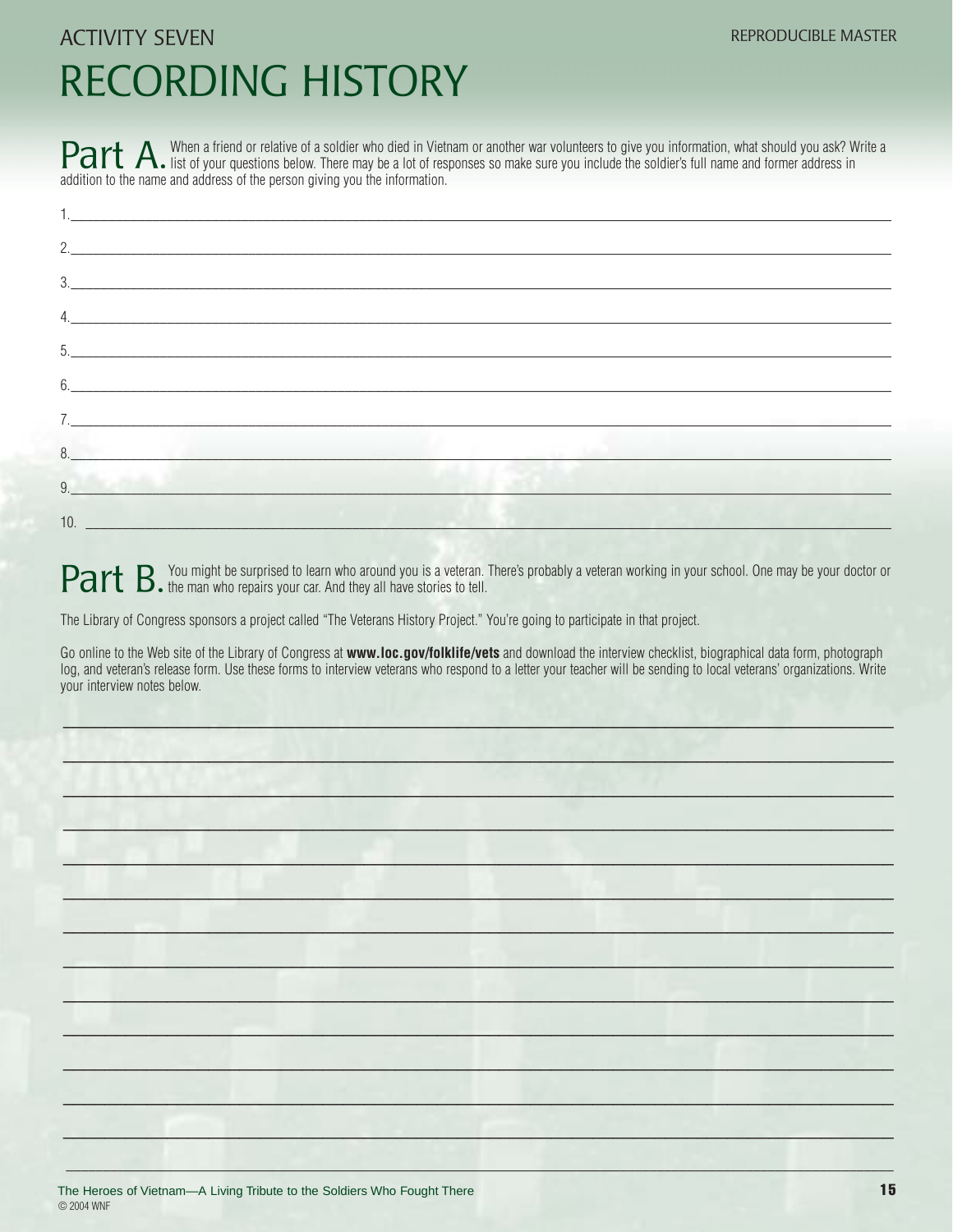# A CULTURE OF ANOTHER TIME ACTIVITY EIGHT **REPRODUCIBLE MASTER**

If you or your brother, uncle, father or grandfather had been a young man who enlisted or was drafted to fight in Vietnam as part of the first wave of combat soldiers in 1965, you would have left an America that was in the midst of a huge cultural change.

A few years earlier, you would have worn a crewcut and dressed in neat slacks and preppie sweaters. If you returned home at the end of the decade, you would have felt as if you'd stepped onto another planet. Not only had hair grown long and scruffy, but love beads and tie-dyed shirts were now the uniform of youth. As a soldier, you might have met stony stares, cries of "baby killer" and derision for having taken part in what would become America's most unpopular war.

**Part A**. To see what your community might have been like in the early '60s, watch some episodes on DVD of TV comedies that were popular then,<br>differences between them, the laguage used the unu melge and fameles tracted ea differences between them—the language used, the way males and females treated each other, the jobs the TV characters held, etc. Now follow your teacher's directions to show the differences.

**Part B**. Think back 10 years to what music was like when you were younger. How different was it from the music you like now? The music of the music of the search of the search of the influence on kids of that time—the peo from 1960 to 1970, just as cultural attitudes, beliefs and opinions did.

Imagine that you grew up during the '60s and started out listening to the songs in the first column below. Select a few of these, listen to them and decide what message you get from them and how you feel. Then do the same for the songs in the next two columns.

| Early '60s                                       | Mid-'60s                                       | Late '60s                                    |
|--------------------------------------------------|------------------------------------------------|----------------------------------------------|
| The Twist (Chubby Checker)                       | The Eve of Destruction (Barry McGuire)         | Revolution (The Beatles)                     |
| Will You Still Love Me Tomorrow? (The Shirelles) | Ballad of the Green Berets (Sgt. Barry Sadler) | Get Together (The Youngbloods)               |
| Surfin' USA (The Beach Boys)                     | For What It's Worth (Buffalo Springfield)      | Fortunate Son (Creedence Clearwater Revival) |

Now write an essay about the differences between these songs' themes. How would you have felt if you had been a 16-year-old in 1963 who was drafted into the war two years later and returned home in 1968? Your life would have been transformed from thinking about getting dates to trying to survive day by day in jungle combat. Which of these songs do you think would be most meaningful for you if you were on the battle lines in Vietnam? Why?

Part C. Read this statement and then follow your teacher's instructions: Anti-war message songs or anti-war protests have no place in<br>Part C. the current social and political climate of the United States, given the terrori

\_\_\_\_\_\_\_\_\_\_\_\_\_\_\_\_\_\_\_\_\_\_\_\_\_\_\_\_\_\_\_\_\_\_\_\_\_\_\_\_\_\_\_\_\_\_\_\_\_\_\_\_\_\_\_\_\_\_\_\_\_\_\_\_\_\_\_\_\_\_\_\_\_\_\_\_\_\_\_\_

\_\_\_\_\_\_\_\_\_\_\_\_\_\_\_\_\_\_\_\_\_\_\_\_\_\_\_\_\_\_\_\_\_\_\_\_\_\_\_\_\_\_\_\_\_\_\_\_\_\_\_\_\_\_\_\_\_\_\_\_\_\_\_\_\_\_\_\_\_\_\_\_\_\_\_\_\_\_\_\_

\_\_\_\_\_\_\_\_\_\_\_\_\_\_\_\_\_\_\_\_\_\_\_\_\_\_\_\_\_\_\_\_\_\_\_\_\_\_\_\_\_\_\_\_\_\_\_\_\_\_\_\_\_\_\_\_\_\_\_\_\_\_\_\_\_\_\_\_\_\_\_\_\_\_\_\_\_\_\_\_

\_\_\_\_\_\_\_\_\_\_\_\_\_\_\_\_\_\_\_\_\_\_\_\_\_\_\_\_\_\_\_\_\_\_\_\_\_\_\_\_\_\_\_\_\_\_\_\_\_\_\_\_\_\_\_\_\_\_\_\_\_\_\_\_\_\_\_\_\_\_\_\_\_\_\_\_\_\_\_\_

\_\_\_\_\_\_\_\_\_\_\_\_\_\_\_\_\_\_\_\_\_\_\_\_\_\_\_\_\_\_\_\_\_\_\_\_\_\_\_\_\_\_\_\_\_\_\_\_\_\_\_\_\_\_\_\_\_\_\_\_\_\_\_\_\_\_\_\_\_\_\_\_\_\_\_\_\_\_\_\_

\_\_\_\_\_\_\_\_\_\_\_\_\_\_\_\_\_\_\_\_\_\_\_\_\_\_\_\_\_\_\_\_\_\_\_\_\_\_\_\_\_\_\_\_\_\_\_\_\_\_\_\_\_\_\_\_\_\_\_\_\_\_\_\_\_\_\_\_\_\_\_\_\_\_\_\_\_\_\_\_

\_\_\_\_\_\_\_\_\_\_\_\_\_\_\_\_\_\_\_\_\_\_\_\_\_\_\_\_\_\_\_\_\_\_\_\_\_\_\_\_\_\_\_\_\_\_\_\_\_\_\_\_\_\_\_\_\_\_\_\_\_\_\_\_\_\_\_\_\_\_\_\_\_\_\_\_\_\_\_\_

\_\_\_\_\_\_\_\_\_\_\_\_\_\_\_\_\_\_\_\_\_\_\_\_\_\_\_\_\_\_\_\_\_\_\_\_\_\_\_\_\_\_\_\_\_\_\_\_\_\_\_\_\_\_\_\_\_\_\_\_\_\_\_\_\_\_\_\_\_\_\_\_\_\_\_\_\_\_\_\_

\_\_\_\_\_\_\_\_\_\_\_\_\_\_\_\_\_\_\_\_\_\_\_\_\_\_\_\_\_\_\_\_\_\_\_\_\_\_\_\_\_\_\_\_\_\_\_\_\_\_\_\_\_\_\_\_\_\_\_\_\_\_\_\_\_\_\_\_\_\_\_\_\_\_\_\_\_\_\_\_

\_\_\_\_\_\_\_\_\_\_\_\_\_\_\_\_\_\_\_\_\_\_\_\_\_\_\_\_\_\_\_\_\_\_\_\_\_\_\_\_\_\_\_\_\_\_\_\_\_\_\_\_\_\_\_\_\_\_\_\_\_\_\_\_\_\_\_\_\_\_\_\_\_\_\_\_\_\_\_\_

\_\_\_\_\_\_\_\_\_\_\_\_\_\_\_\_\_\_\_\_\_\_\_\_\_\_\_\_\_\_\_\_\_\_\_\_\_\_\_\_\_\_\_\_\_\_\_\_\_\_\_\_\_\_\_\_\_\_\_\_\_\_\_\_\_\_\_\_\_\_\_\_\_\_\_\_\_\_\_\_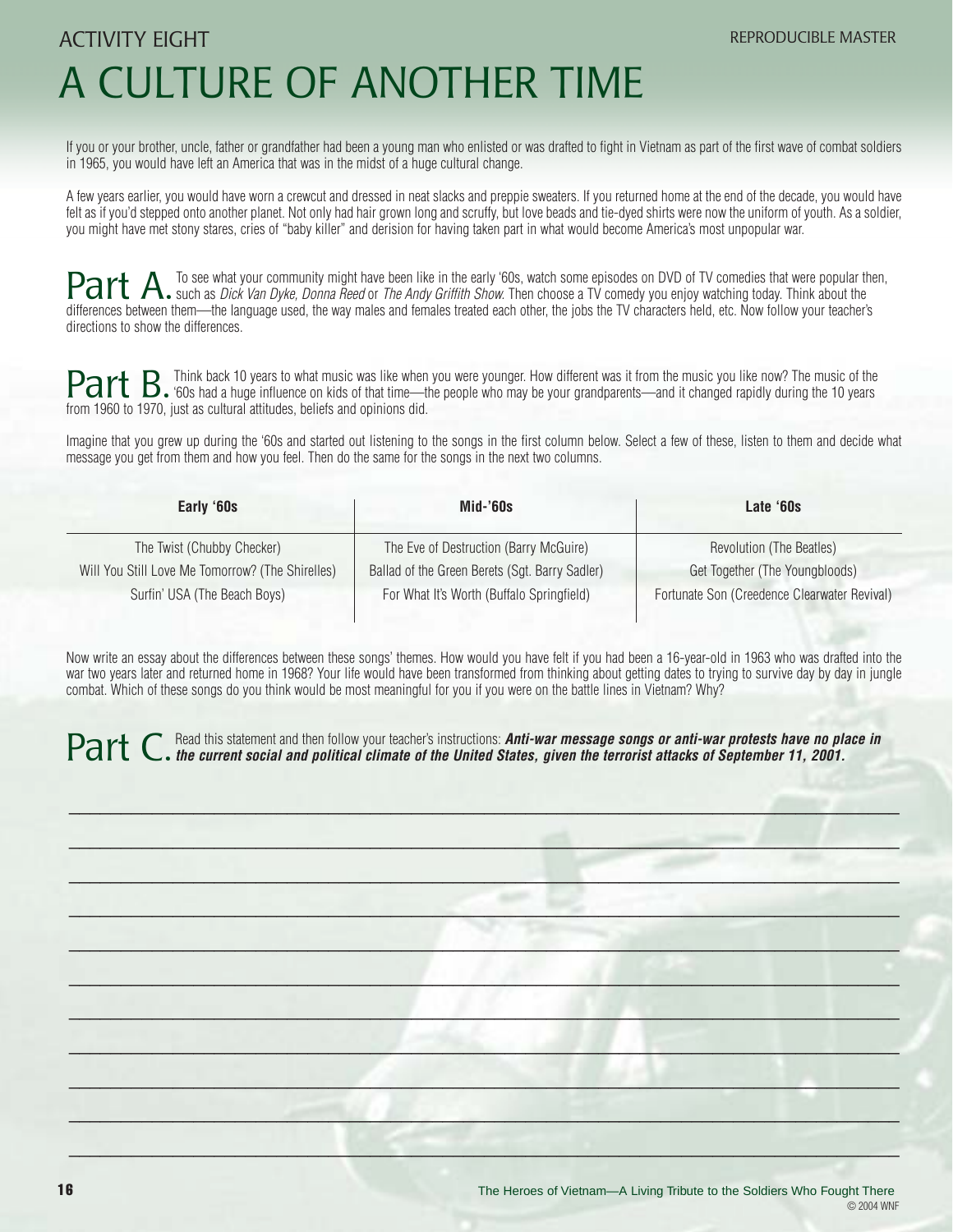# HEROES OF THEIR TIMES ACTIVITY NINE **ACTIVITY NET ALL CONSUMING THE REPRODUCIBLE MASTER**

**Part A.** The 1960s are noted for many accomplishments and social movements. John Glenn later became a U.S. senator, but in 1962, he was one of<br> **Part** A. America's first space heroes. The United States was locked in a spa sending cosmonaut Yuri Gagarin into the first orbital flight, in 1961. That was the year that President Kennedy declared it to be a goal of the United States to land a man on the moon by the end of the decade—an astonishing challenge. When Glenn circled the earth in a three-orbit flight a year later in 1962, he was welcomed home as a brave pioneer.

Do some research on the U.S. space program and learn about some of the space heroes of the '60s. Then describe what you think it would have been like to experience the moon landing if you had been both a young person at home in the U.S. and a young soldier engaged in military combat in Vietnam. If you had been in the military, how "real" would this experience have seemed to you, given the other activities in which you were engaged on a typical day?

\_\_\_\_\_\_\_\_\_\_\_\_\_\_\_\_\_\_\_\_\_\_\_\_\_\_\_\_\_\_\_\_\_\_\_\_\_\_\_\_\_\_\_\_\_\_\_\_\_\_\_\_\_\_\_\_\_\_\_\_\_\_\_\_\_\_\_\_\_\_\_\_\_\_\_\_\_\_\_\_\_\_\_\_\_\_\_\_\_\_\_\_\_\_\_\_\_\_\_\_\_\_\_\_\_\_\_\_\_\_\_\_

\_\_\_\_\_\_\_\_\_\_\_\_\_\_\_\_\_\_\_\_\_\_\_\_\_\_\_\_\_\_\_\_\_\_\_\_\_\_\_\_\_\_\_\_\_\_\_\_\_\_\_\_\_\_\_\_\_\_\_\_\_\_\_\_\_\_\_\_\_\_\_\_\_\_\_\_\_\_\_\_\_\_\_\_\_\_\_\_\_\_\_\_\_\_\_\_\_\_\_\_\_\_\_\_\_\_\_\_\_\_\_\_

\_\_\_\_\_\_\_\_\_\_\_\_\_\_\_\_\_\_\_\_\_\_\_\_\_\_\_\_\_\_\_\_\_\_\_\_\_\_\_\_\_\_\_\_\_\_\_\_\_\_\_\_\_\_\_\_\_\_\_\_\_\_\_\_\_\_\_\_\_\_\_\_\_\_\_\_\_\_\_\_\_\_\_\_\_\_\_\_\_\_\_\_\_\_\_\_\_\_\_\_\_\_\_\_\_\_\_\_\_\_\_\_

\_\_\_\_\_\_\_\_\_\_\_\_\_\_\_\_\_\_\_\_\_\_\_\_\_\_\_\_\_\_\_\_\_\_\_\_\_\_\_\_\_\_\_\_\_\_\_\_\_\_\_\_\_\_\_\_\_\_\_\_\_\_\_\_\_\_\_\_\_\_\_\_\_\_\_\_\_\_\_\_\_\_\_\_\_\_\_\_\_\_\_\_\_\_\_\_\_\_\_\_\_\_\_\_\_\_\_\_\_\_\_\_

\_\_\_\_\_\_\_\_\_\_\_\_\_\_\_\_\_\_\_\_\_\_\_\_\_\_\_\_\_\_\_\_\_\_\_\_\_\_\_\_\_\_\_\_\_\_\_\_\_\_\_\_\_\_\_\_\_\_\_\_\_\_\_\_\_\_\_\_\_\_\_\_\_\_\_\_\_\_\_\_\_\_\_\_\_\_\_\_\_\_\_\_\_\_\_\_\_\_\_\_\_\_\_\_\_\_\_\_\_\_\_\_

\_\_\_\_\_\_\_\_\_\_\_\_\_\_\_\_\_\_\_\_\_\_\_\_\_\_\_\_\_\_\_\_\_\_\_\_\_\_\_\_\_\_\_\_\_\_\_\_\_\_\_\_\_\_\_\_\_\_\_\_\_\_\_\_\_\_\_\_\_\_\_\_\_\_\_\_\_\_\_\_\_\_\_\_\_\_\_\_\_\_\_\_\_\_\_\_\_\_\_\_\_\_\_\_\_\_\_\_\_\_\_\_

**Part B.** The 1960s are remembered for both progress and tragedy associated with the advancement of race relations. Martin Luther King Jr.'s 1963 "I Same a Dream" speech remains one of America's most enduring calls to acti the same year Sen. Robert F. Kennedy was assassinated. Find out about Dr. King's life and legacy and what makes him a hero to Americans today. Then research important civil rights legislation of the '60s and the changes it brought about. Describe what you found below.

\_\_\_\_\_\_\_\_\_\_\_\_\_\_\_\_\_\_\_\_\_\_\_\_\_\_\_\_\_\_\_\_\_\_\_\_\_\_\_\_\_\_\_\_\_\_\_\_\_\_\_\_\_\_\_\_\_\_\_\_\_\_\_\_\_\_\_\_\_\_\_\_\_\_\_\_\_\_\_\_\_\_\_\_\_\_\_\_\_\_\_\_\_\_\_\_\_\_\_\_\_\_\_\_\_\_\_\_\_\_\_\_

\_\_\_\_\_\_\_\_\_\_\_\_\_\_\_\_\_\_\_\_\_\_\_\_\_\_\_\_\_\_\_\_\_\_\_\_\_\_\_\_\_\_\_\_\_\_\_\_\_\_\_\_\_\_\_\_\_\_\_\_\_\_\_\_\_\_\_\_\_\_\_\_\_\_\_\_\_\_\_\_\_\_\_\_\_\_\_\_\_\_\_\_\_\_\_\_\_\_\_\_\_\_\_\_\_\_\_\_\_\_\_\_

\_\_\_\_\_\_\_\_\_\_\_\_\_\_\_\_\_\_\_\_\_\_\_\_\_\_\_\_\_\_\_\_\_\_\_\_\_\_\_\_\_\_\_\_\_\_\_\_\_\_\_\_\_\_\_\_\_\_\_\_\_\_\_\_\_\_\_\_\_\_\_\_\_\_\_\_\_\_\_\_\_\_\_\_\_\_\_\_\_\_\_\_\_\_\_\_\_\_\_\_\_\_\_\_\_\_\_\_\_\_\_\_

\_\_\_\_\_\_\_\_\_\_\_\_\_\_\_\_\_\_\_\_\_\_\_\_\_\_\_\_\_\_\_\_\_\_\_\_\_\_\_\_\_\_\_\_\_\_\_\_\_\_\_\_\_\_\_\_\_\_\_\_\_\_\_\_\_\_\_\_\_\_\_\_\_\_\_\_\_\_\_\_\_\_\_\_\_\_\_\_\_\_\_\_\_\_\_\_\_\_\_\_\_\_\_\_\_\_\_\_\_\_\_\_

 $-$  . The state of the state of the state of the state of the state of the state of the state of the state of the state of the state of the state of the state of the state of the state of the state of the state of the sta

\_\_\_\_\_\_\_\_\_\_\_\_\_\_\_\_\_\_\_\_\_\_\_\_\_\_\_\_\_\_\_\_\_\_\_\_\_\_\_\_\_\_\_\_\_\_\_\_\_\_\_\_\_\_\_\_\_\_\_\_\_\_\_\_\_\_\_\_\_\_\_\_\_\_\_\_\_\_\_\_\_\_\_\_\_\_\_\_\_\_\_\_\_\_\_\_\_\_\_\_\_\_\_\_\_\_\_\_\_\_\_\_

**Part C**. Recycling your family's trash may be something you've come to take for granted, but in the early '60s, little thought was given to the<br>later the first Forth Day was established in large part due to green rocke pu later, the first Earth Day was established—in large part due to grass-roots student activism.

Rachel Carson was just one hero of that decade. Pick an area of interest to you, such as the environment, women's rights, consumer protection, freedom of speech, etc., and research who was considered a hero in that area during the '60s. Write a brief biography of the person and how you think their efforts helped to improve the situation. Then follow up by summarizing how things stand today. Use additional paper if you need it.

\_\_\_\_\_\_\_\_\_\_\_\_\_\_\_\_\_\_\_\_\_\_\_\_\_\_\_\_\_\_\_\_\_\_\_\_\_\_\_\_\_\_\_\_\_\_\_\_\_\_\_\_\_\_\_\_\_\_\_\_\_\_\_\_\_\_\_\_\_\_\_\_\_\_\_\_\_\_\_\_\_\_\_\_\_\_\_\_\_\_\_\_\_\_\_\_\_\_\_\_\_\_\_\_\_\_\_\_\_\_\_\_

 $\Box \Box \Box$  , and the set of the set of the set of the set of the set of the set of the set of the set of the set of the set of the set of the set of the set of the set of the set of the set of the set of the set of the set

 $\Box$ 

\_\_\_\_\_\_\_\_\_\_\_\_\_\_\_\_\_\_\_\_\_\_\_\_\_\_\_\_\_\_\_\_\_\_\_\_\_\_\_\_\_\_\_\_\_\_\_\_\_\_\_\_\_\_\_\_\_\_\_\_\_\_\_\_\_\_\_\_\_\_\_\_\_\_\_\_\_\_\_\_\_\_\_\_\_\_\_\_\_\_\_\_\_\_\_\_\_\_\_\_\_\_\_\_\_\_\_\_\_\_\_\_

\_\_\_\_\_\_\_\_\_\_\_\_\_\_\_\_\_\_\_\_\_\_\_\_\_\_\_\_\_\_\_\_\_\_\_\_\_\_\_\_\_\_\_\_\_\_\_\_\_\_\_\_\_\_\_\_\_\_\_\_\_\_\_\_\_\_\_\_\_\_\_\_\_\_\_\_\_\_\_\_\_\_\_\_\_\_\_\_\_\_\_\_\_\_\_\_\_\_\_\_\_\_\_\_\_\_\_\_\_\_\_\_

\_\_\_\_\_\_\_\_\_\_\_\_\_\_\_\_\_\_\_\_\_\_\_\_\_\_\_\_\_\_\_\_\_\_\_\_\_\_\_\_\_\_\_\_\_\_\_\_\_\_\_\_\_\_\_\_\_\_\_\_\_\_\_\_\_\_\_\_\_\_\_\_\_\_\_\_\_\_\_\_\_\_\_\_\_\_\_\_\_\_\_\_\_\_\_\_\_\_\_\_\_\_\_\_\_\_\_\_\_\_\_\_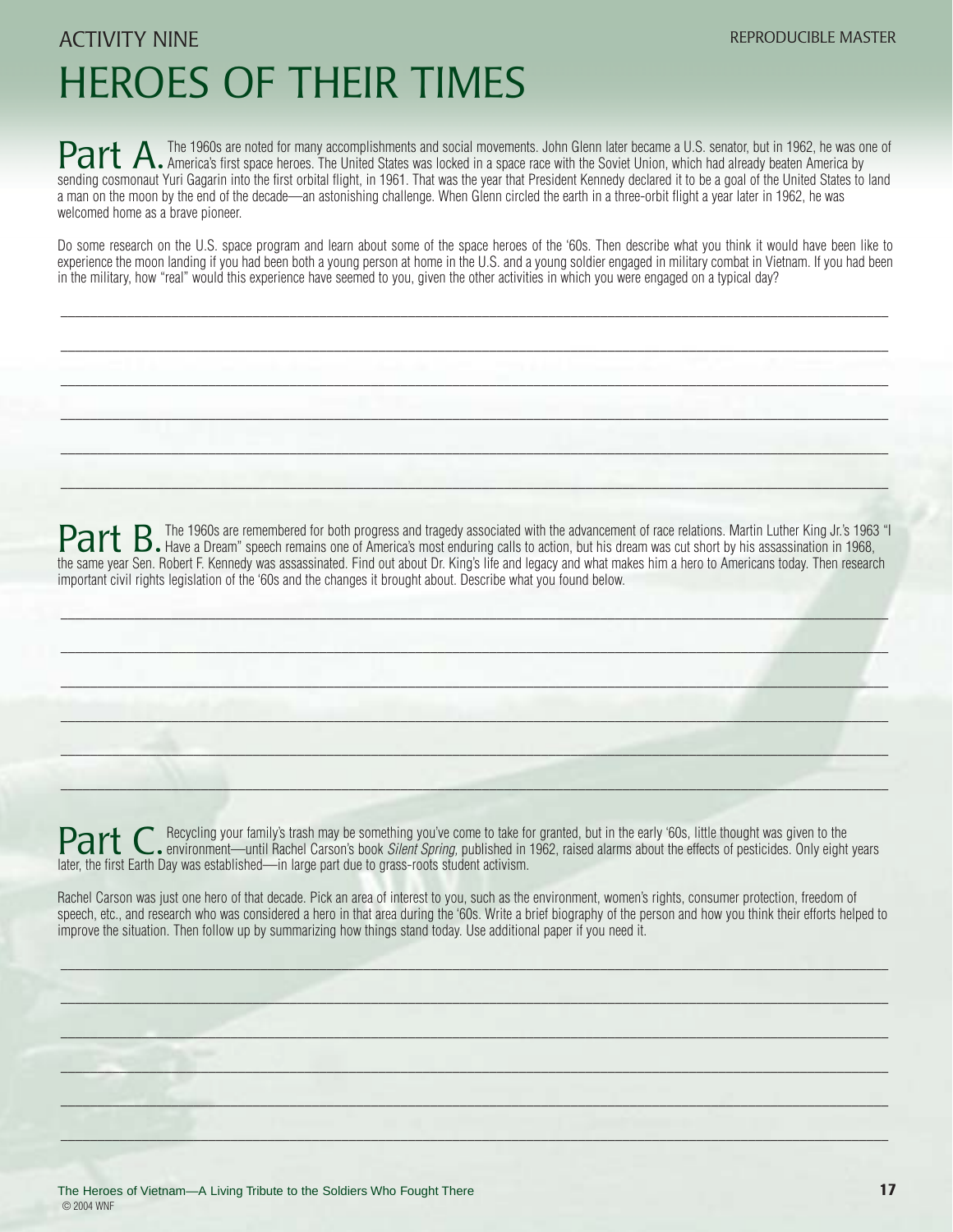# LIVING HISTORY ACTIVITY TEN **EXECUTES** AND **REPRODUCIBLE MASTER**

**Part A.** What makes someone a hero? Think about the young men sent to fight in the Vietnam War. Many had never been away from home.<br>When a sexual in Vietnam the incurrential age combut relax and their reals outfixed equal Women served in Vietnam, too, in supporting, non-combat roles, and their ranks suffered casualties as well. Think about what would have made someone a hero during the Vietnam War.

Now listen as your teacher reads a soldier's first-person account of the war experience in Vietnam. Imagine what it was like to be sent far away from home, fighting in a strange land with only your fellow soldiers for support—and constantly in fear of death. Then, think about the Vietnamese people whose country was being torn apart by the conflict. Alternatively, imagine that your brother had been sent to Vietnam, or that you were an Army nurse tending to the wounded. Choose to "be" one of these people—the soldier, the Vietnamese villager, the sibling left behind, or the nurse, and write your thoughts below and/or on another sheet of paper about your experiences, your feelings, your fears and your hopes.

\_\_\_\_\_\_\_\_\_\_\_\_\_\_\_\_\_\_\_\_\_\_\_\_\_\_\_\_\_\_\_\_\_\_\_\_\_\_\_\_\_\_\_\_\_\_\_\_\_\_\_\_\_\_\_\_\_\_\_\_\_\_\_\_\_\_\_\_\_\_\_\_\_\_\_\_\_\_\_\_\_\_\_\_\_\_\_\_\_\_\_\_\_\_\_\_\_\_\_\_\_\_\_\_\_\_\_\_\_\_\_\_

\_\_\_\_\_\_\_\_\_\_\_\_\_\_\_\_\_\_\_\_\_\_\_\_\_\_\_\_\_\_\_\_\_\_\_\_\_\_\_\_\_\_\_\_\_\_\_\_\_\_\_\_\_\_\_\_\_\_\_\_\_\_\_\_\_\_\_\_\_\_\_\_\_\_\_\_\_\_\_\_\_\_\_\_\_\_\_\_\_\_\_\_\_\_\_\_\_\_\_\_\_\_\_\_\_\_\_\_\_\_\_\_

\_\_\_\_\_\_\_\_\_\_\_\_\_\_\_\_\_\_\_\_\_\_\_\_\_\_\_\_\_\_\_\_\_\_\_\_\_\_\_\_\_\_\_\_\_\_\_\_\_\_\_\_\_\_\_\_\_\_\_\_\_\_\_\_\_\_\_\_\_\_\_\_\_\_\_\_\_\_\_\_\_\_\_\_\_\_\_\_\_\_\_\_\_\_\_\_\_\_\_\_\_\_\_\_\_\_\_\_\_\_\_\_

\_\_\_\_\_\_\_\_\_\_\_\_\_\_\_\_\_\_\_\_\_\_\_\_\_\_\_\_\_\_\_\_\_\_\_\_\_\_\_\_\_\_\_\_\_\_\_\_\_\_\_\_\_\_\_\_\_\_\_\_\_\_\_\_\_\_\_\_\_\_\_\_\_\_\_\_\_\_\_\_\_\_\_\_\_\_\_\_\_\_\_\_\_\_\_\_\_\_\_\_\_\_\_\_\_\_\_\_\_\_\_\_

\_\_\_\_\_\_\_\_\_\_\_\_\_\_\_\_\_\_\_\_\_\_\_\_\_\_\_\_\_\_\_\_\_\_\_\_\_\_\_\_\_\_\_\_\_\_\_\_\_\_\_\_\_\_\_\_\_\_\_\_\_\_\_\_\_\_\_\_\_\_\_\_\_\_\_\_\_\_\_\_\_\_\_\_\_\_\_\_\_\_\_\_\_\_\_\_\_\_\_\_\_\_\_\_\_\_\_\_\_\_\_\_

**Part B**. During the Vietnam War, the U.S. government used a lottery system and drafted people to fight in the war. Every male 18 years or older who<br>Represent the variable way was not enrolled in college or eligible for de number. If your number was called, you were inducted into the Army. The draft was not abolished until 1973, and today the U.S. is served by a strictly volunteer Army. Because of this, young people today are able to enjoy the freedoms fought for by the young people of yesterday, who had no such options.

 $\mathcal{L}_\text{max}$  , and the set of the set of the set of the set of the set of the set of the set of the set of the set of the set of the set of the set of the set of the set of the set of the set of the set of the set of the

 $\Box$  . The set of the set of the set of the set of the set of the set of the set of the set of the set of the set of the set of the set of the set of the set of the set of the set of the set of the set of the set of the s

 $\mathcal{L} = \{ \mathcal{L} = \{ \mathcal{L} = \{ \mathcal{L} = \{ \mathcal{L} = \{ \mathcal{L} = \{ \mathcal{L} = \{ \mathcal{L} = \{ \mathcal{L} = \{ \mathcal{L} = \{ \mathcal{L} = \{ \mathcal{L} = \{ \mathcal{L} = \{ \mathcal{L} = \{ \mathcal{L} = \{ \mathcal{L} = \{ \mathcal{L} = \{ \mathcal{L} = \{ \mathcal{L} = \{ \mathcal{L} = \{ \mathcal{L} = \{ \mathcal{L} = \{ \mathcal{L} = \{ \mathcal{L} = \{ \mathcal{$ 

 $\mathcal{L}_\mathcal{L} = \{ \mathcal{L}_\mathcal{L} = \{ \mathcal{L}_\mathcal{L} = \{ \mathcal{L}_\mathcal{L} = \{ \mathcal{L}_\mathcal{L} = \{ \mathcal{L}_\mathcal{L} = \{ \mathcal{L}_\mathcal{L} = \{ \mathcal{L}_\mathcal{L} = \{ \mathcal{L}_\mathcal{L} = \{ \mathcal{L}_\mathcal{L} = \{ \mathcal{L}_\mathcal{L} = \{ \mathcal{L}_\mathcal{L} = \{ \mathcal{L}_\mathcal{L} = \{ \mathcal{L}_\mathcal{L} = \{ \mathcal{L}_\mathcal{$ 

 $\mathcal{L} = \{ \mathcal{L} = \{ \mathcal{L} = \{ \mathcal{L} = \mathcal{L} \} \mid \mathcal{L} = \{ \mathcal{L} = \{ \mathcal{L} = \mathcal{L} \} \mid \mathcal{L} = \{ \mathcal{L} = \{ \mathcal{L} = \mathcal{L} = \mathcal{L} \} \mid \mathcal{L} = \{ \mathcal{L} = \{ \mathcal{L} = \mathcal{L} = \mathcal{L} \} \mid \mathcal{L} = \{ \mathcal{L} = \{ \mathcal{L} = \mathcal{L} = \{ \mathcal{L} = \mathcal{L} \} \mid \mathcal{L}$ 

Put yourself back in time to 1967, and imagine that you are an 18-year-old who is eligible to be drafted. Pick an index card. Will you be drafted? How do you feel? Write your thoughts below.

**Part C**. Young women were exempt from the draft during the Vietnam War. However, 59 female civilians and nine non-combat female military<br>were also appear tunities that areas from the were religied, some while attempting t women's opportunities that arose from the women's movement of the '60s, women can have equal opportunities—and take equal risks—on the battlefield, as we have seen from recent events in the Iraqi Freedom war. Do you feel it is right to send a mother into battle, even if she wants to go? Write your thoughts on this subject in the space below, or prepare to debate the topic if your teacher asks you to take a position on it.

 $\_$  .  $\_$  .  $\_$  .  $\_$  .  $\_$  .  $\_$  .  $\_$  .  $\_$  .  $\_$  .  $\_$  .  $\_$  .  $\_$  .  $\_$  .  $\_$  .  $\_$  .  $\_$  .  $\_$  .  $\_$  .  $\_$  .  $\_$  .  $\_$  .  $\_$  .  $\_$  .  $\_$  .  $\_$  .  $\_$  .  $\_$  .  $\_$  .  $\_$  .  $\_$  .  $\_$  .  $\_$  .  $\_$  .  $\_$  .  $\_$  .  $\_$  .  $\_$  .

 $\Box$  . The set of the set of the set of the set of the set of the set of the set of the set of the set of the set of the set of the set of the set of the set of the set of the set of the set of the set of the set of the s

 $\ldots$  . The contribution of the contribution of the contribution of the contribution of the contribution of the contribution of the contribution of the contribution of the contribution of the contribution of the contribut

\_\_\_\_\_\_\_\_\_\_\_\_\_\_\_\_\_\_\_\_\_\_\_\_\_\_\_\_\_\_\_\_\_\_\_\_\_\_\_\_\_\_\_\_\_\_\_\_\_\_\_\_\_\_\_\_\_\_\_\_\_\_\_\_\_\_\_\_\_\_\_\_\_\_\_\_\_\_\_\_\_\_\_\_\_\_\_\_\_\_\_\_\_\_\_\_\_\_\_\_\_\_\_\_\_\_\_\_\_\_\_\_

\_\_\_\_\_\_\_\_\_\_\_\_\_\_\_\_\_\_\_\_\_\_\_\_\_\_\_\_\_\_\_\_\_\_\_\_\_\_\_\_\_\_\_\_\_\_\_\_\_\_\_\_\_\_\_\_\_\_\_\_\_\_\_\_\_\_\_\_\_\_\_\_\_\_\_\_\_\_\_\_\_\_\_\_\_\_\_\_\_\_\_\_\_\_\_\_\_\_\_\_\_\_\_\_\_\_\_\_\_\_\_\_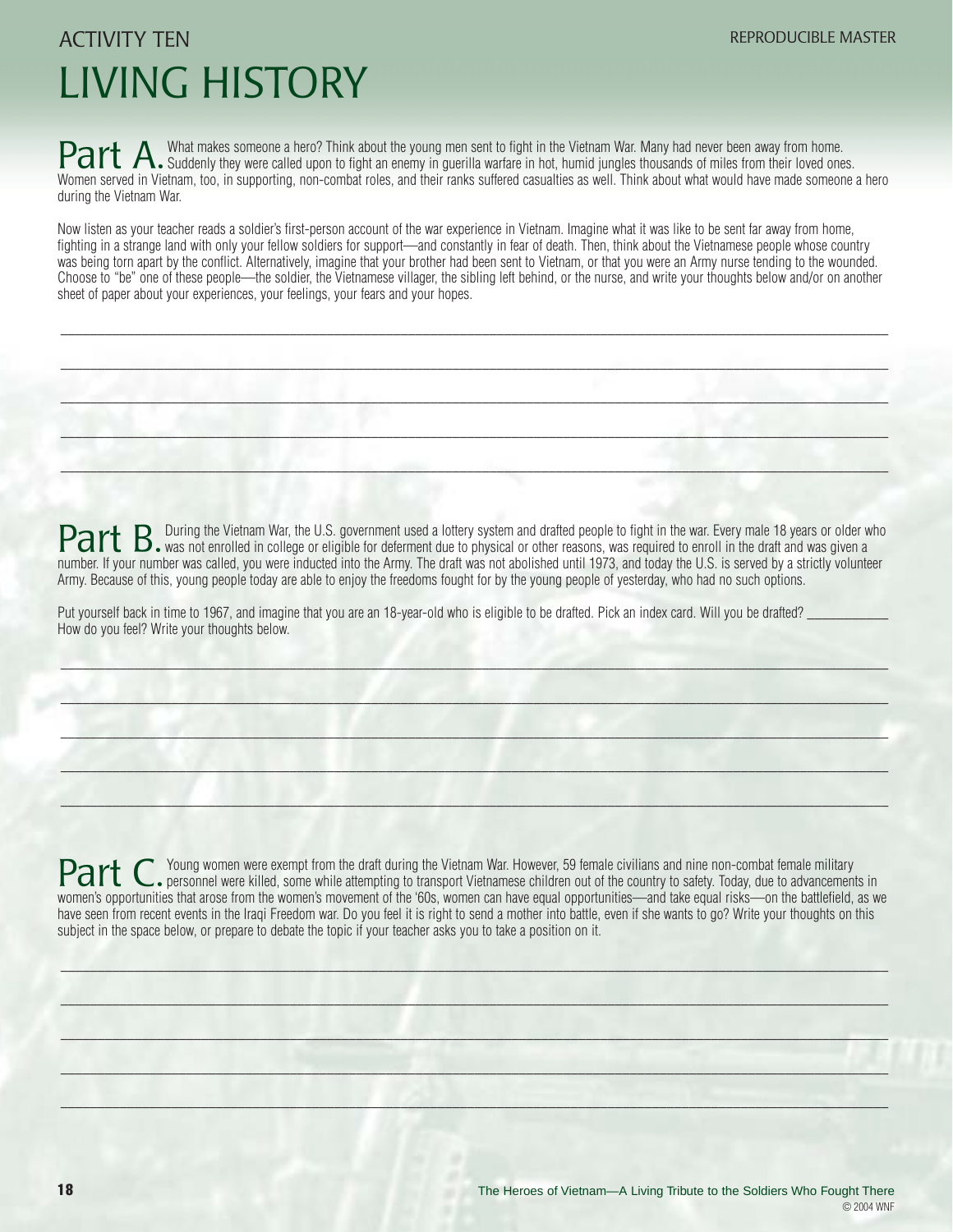# A TRIBUTE OF YOUR OWN ACTIVITY ELEVEN **REPRODUCIBLE MASTER**

Part A. During the 1960s, artists like<br>Sava seem comis of the and images from the Campbell Soup cans, comic strips and images from advertising in their art to show what they thought America had become. Using any visual arts medium, create your own painting, drawing, sculpture, or other art form that best sums up your impression of what America was like during the decade of the 1960s for those who stayed at home and for those who fought a war thousands of miles away.

**Part B.** Now that you have learned met and interviewed someone connected with it, think carefully about the most important impressions you have formed while working on this project.

Focus on the interview(s) you conducted, and think about what you have learned about the effect of war on people's lives. Using the medium of your choice—you can write, draw, sculpt, paint, shoot a video, write scenes for a play, an advertisement or the outline for a film script, even plot a military or political campaign strategy—record your thoughts about the meaning and impact of war, peace, and the quest for—or defense of—freedom as it relates both to the Vietnam War era and today.

**Part C.** Decide as a class how you school to the veterans and others from your state who fought in Vietnam. You can create a wall mural, draw posters dedicated to the veterans, put on a class play, hold a debate, invite speakers to ceremonies surrounding Memorial Day, shoot a video commemorative, etc.—anything to honor those who fought and died in Vietnam.

# STUDENT RESOURCES

### Veterans' Organizations and Related Sources

American Legion **www.legion.org**

Veterans of Foreign Wars **www.vfw.org**

Vietnam Casualty Data Base **www.no-quarter.org**

Vietnam Veterans Memorial Fund **www.vvmf.org**

## Vietnam War History

Vietnam Timeline **www.pbs.org/wgbh/amex/vietnam/time/timeline5.html**

### Vietnam Remembrances

**http://grunt.space.swri.edu/**

**www.abc.net.au/dimensions/dimensions\_in\_time/Transcripts/ s837218.htm**

**www.lettershome.net/lettershome.html**

**www.weweresoldiers.com/splash.html**

'60s Chronology **www.polytechnic.org/faculty/gfeldmeth/chron.1960.html**

### '60s Culture and Fashion

**http://kclibrary.nhmccd.edu/decade60.html www.fiftiesweb.com/fashion/cool-clothes.htm**

### '60s Music

**www.dntownsend.com/Site/Rock/rcksum.htm www.scaruffi.com/music/chrono.html**

## Achievements in Space

**http://history.nasa.gov/SP-4001/intro.htm www.hq.nasa.gov/office/pao/History/Timeline/100flt.html www.bestofcolumbus.com/fussichen/otdspac.htm**

Civil Rights **www.spartacus.schoolnet.co.uk/USAcivilrights.htm**

The Environment **http://landresources.montana.edu/LRES560/Chronology.htm**

# Women's Rights

**http://usinfo.state.gov/usa/infousa/politics/govworks/na68.htm www.cwluherstory.com/CWLUAbout/timeline.html www.ipu.org/wmn-e/suffrage.htm www.now.org/issues/economic/cea/history.html**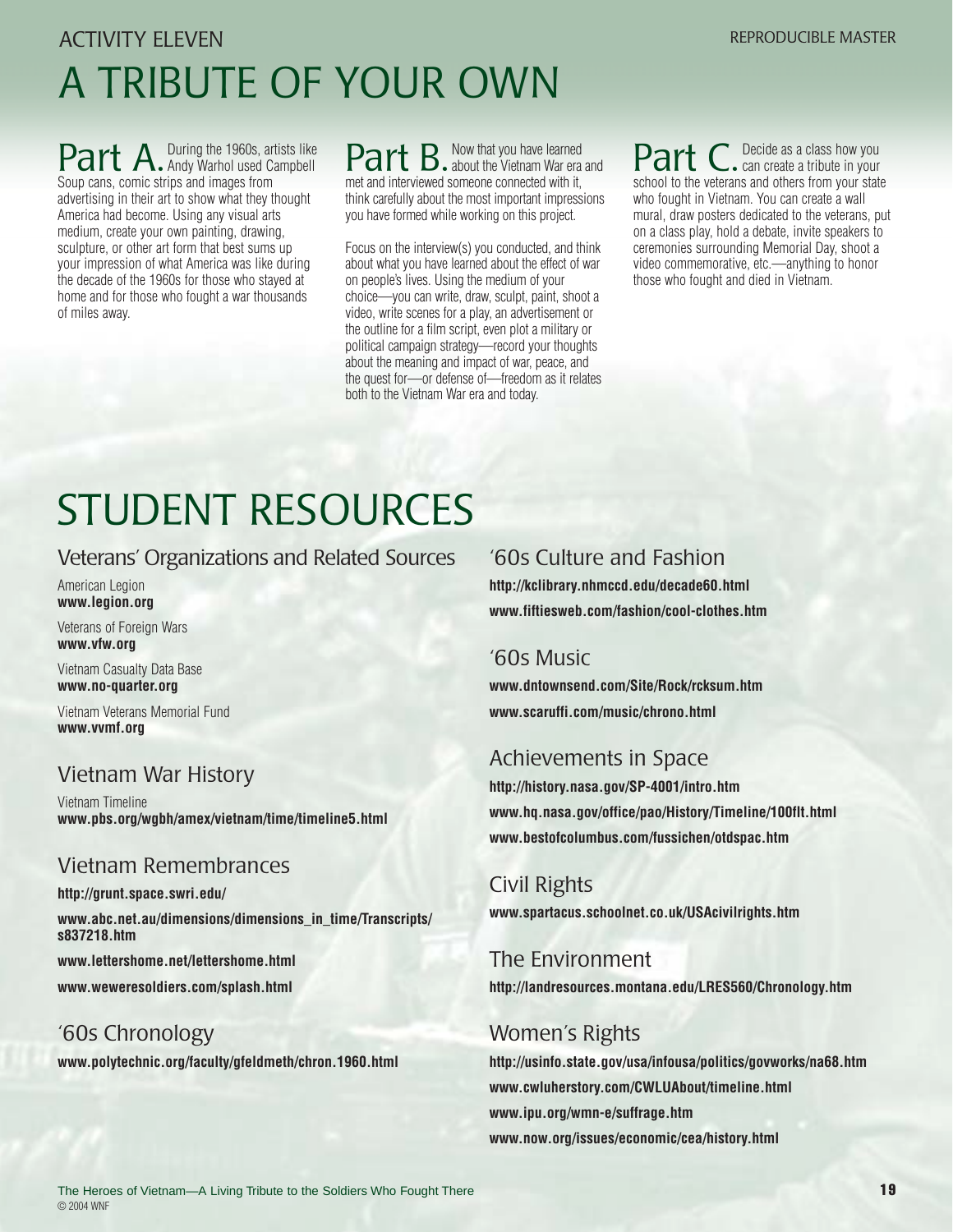# EXTENDED ACTIVITY IDEAS AND EXPANSION IDEAS FOR OTHER WARS

Depending on available time and interest, you may wish to pursue one of the following related activity ideas. These go beyond the Vietnam War into other wars, and can help students tie military involvements of one era with those of another.

### **The Art of War**

Students can research paintings and sculptures linked to past wars, then design a new memorial for the recent Iraqi Freedom War.

### **If the Trees Could Talk...**

When was your area first settled? Was there any wartime activity there? Students could research what might have taken place where they live and then write a portrait of the times and the events that took place. They could access archives or sources from their local historical society. If there had been no war activity at all in their area, they could pick another area and a period in history in which troops were active.

### **From Blue-Star Flags to Yellow Ribbons**

The American Legion supplies blue-star flags to families who have a loved one fighting overseas. Often, yellow ribbons also signify someone on active duty. Students could look back at previous wars and find out if there were other similar signs, then they could design their own concept of a flag, banner or other kind of designation. They could also make yellow ribbons and donate them to the local American Legion.

### **Roads of Honor**

Many times we come across roads that bear names of military personnel, and often we wonder: Who were these people? Students can research the nation's Blue Star Highway system to find out how, why and when this tradition was started. Have them check it out at

**www.fhwa.dot.gov/infrastructure/blue01.htm**. Can they propose any new highway names based

on recent events?

### **A Matter of Opinion**

Students could research the history of anti-war protest. How far back in American history did citizens protest involvement in a war? Which wars had limited opposition? Which had a great deal of opposition? How did the communication methods of the times affect notifying and involving protestors in group demonstrations? Which protest movements spread slowly, and which rapidly?

#### **The Voices of History**

There are many noted historians whose work has dealt with various wars, i.e., Shelby Foote is quoted frequently in Ken Burns' epic TV documentary, *The Civil War.* Stephen Ambrose wrote much about World War II. Students could research the writers who have given voice to past wars and delve into their biographies to find out what motivated them to be interested in a specific war and what their point of view was about that war.

### **Symbols of American Pride**

Students could research the reasons behind various military traditions—for example, the specific way an American flag is folded or what the 21-gun salute means (it totals the numbers that comprise the year America won its independence from England, 1-7-7-6). What about the various medals of honor and the military designations such as the Purple Heart worn by highly decorated soldiers?

### **It's Not So Trivial**

Each era has had its own songs, cultural trivia, fashions, slang, prominent television shows or newspapers and other "signs of the times." Students can determine these cultural markers for the various periods during which Americans were fighting wars. How many reflected the war of that time? Then they can make trivia cards and quiz each other on their knowledge of the era.

### **From Battlefield to Screen**

Many important battles have been memorialized through films about the exploits of brave soldiers or legendary military commanders. Students could research the stories behind films such as *We Were Soldiers, The Bridge on the River Kwai, Patton,* or *Saving Private Ryan,* for example. Can they determine how close to the truth the filmmakers were? Were liberties taken with the historical truth to make the film more compelling? How has war differed in the way it was shown in the 1940s versus now? How was the attack on Pearl Harbor portrayed in films from the 1950s versus the more recent film, *Pearl Harbor?* How differently do films about the Vietnam War portray conflict in comparison to movies of the '40s about World War II? Is the morality of war portrayed as less clearcut now than it once was?

#### **Telling It Like It Wants to Be**

During World War II, some filmmakers got their start by making propaganda and training films to encourage support of the war effort and to instruct those who would be sent to fight. Students could find out how this effort was coordinated by the U.S. government, the films' messages, and how effective they think those messages were. They also could research those on the opposing side who had their own propaganda agenda, such as Hitler's filmmaker, Leni Riefenstahl.

### **Entertaining the Troops**

What role did entertainers play in boosting the troops' morale during World War II and Vietnam? What famous actors either enlisted in World War II or went abroad to provide moral support? What famous singer drew huge media attention when he enrolled in the Army? What about posters designed to sell war bonds? Students could research and learn about the involvement of the entertainment industry—the USO canteens, the late Bob Hope's commitment to entertaining the troops and the many actors and actresses who gave of their time and talent to bring laughter to those stationed far away from home.

### **On the Home Front**

Students could research the sacrifices American citizens made when supplies and material had to be diverted for use during World War II—i.e., coupon books for rationing meat or gas. They would learn about the invention of nylon because of war needs, and how women went to work in munitions factories because so many men were sent abroad to fight. Long before women's liberation, "Rosie the Riveter" was manning her workpost, keeping the home fires burning by doing traditional "men's work." How different have the sacrifices at home been since World War II? Have there been as many—or any?

### **Historical Markers**

Students could create a large art project showing the geography and battle locations of selected wars. They could even recreate the campaigns of military commanders—i.e., Sherman's march to the sea or the Battle of Gettysburg, the invasion of Normandy, or the bombing of Cambodia. They could overlay their map with another version of the geography showing present-day towns and roads to get a real sense of how places have changed over time.

### **Memorials of Honor**

Students can research the locations of national memorial cemeteries, both in the U.S. and abroad, in which soldiers are buried. They can find out about the cemeteries' origins, how they were authorized, and what the rules of burial are.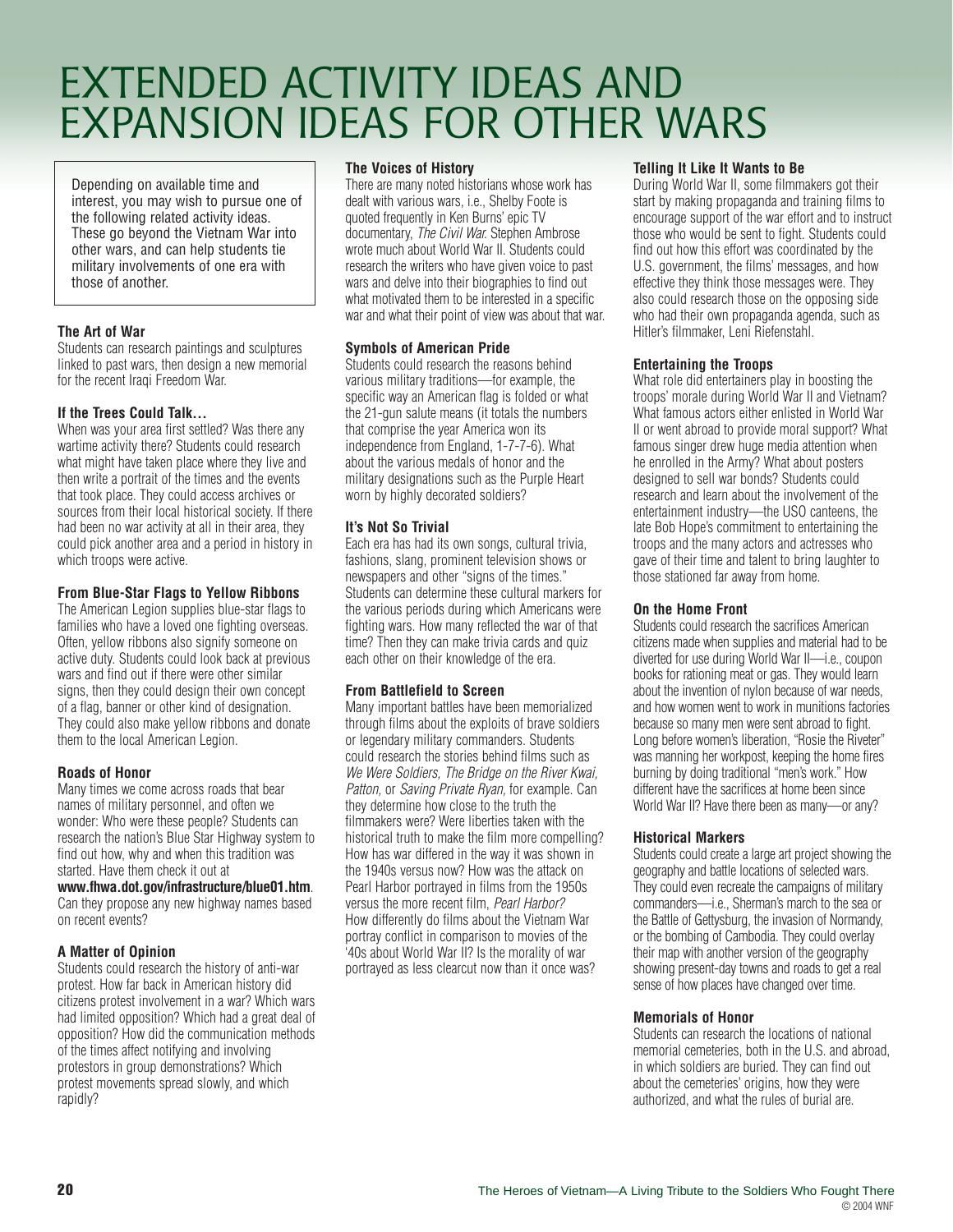# **RESOURCES**

### Veterans' Organizations and Related Sources

American Legion **www.legion.org**

Veterans of Foreign Wars **www.vfw.org**

Vietnam Casualty Data Base **www.no-quarter.org**

Vietnam Veterans Memorial Fund **www.vvmf.org**

World War II Memorial **www.wwiimemorial.com**

## Vietnam War History

Vietnam Timeline **www.pbs.org/wgbh/amex/vietnam/time/timeline5.html**

Ho Chi Minh Trail **www.vietquoc.com/na110400.htm**

**www.cc.gatech.edu/fac/Thomas.Pilsch/AirOps/interdiction.html**

la Drang Valley **www.dean.usma.edu/history/web03/atlases/vietnam/ vietnam%20war%20index.htm**

My Lai

**www.law.umkc.edu/faculty/projects/ftrials/mylai/MYL\_MAPS.html**

Pentagon Papers **www.vva.org/pentagon/history/history.html**

### News Coverage and Books About the Vietnam War

### **www.digitaljournalist.org/issue0304/rsteinman.html**

*A World of Hurt: Between Innocence & Arrogance in Vietnam,* by Mary Reynolds Powell. Greenleaf Book Group, 2000.

*Dear America: Letters Home from Vietnam,* by Bernard Edelman, W. W. Norton and Company, 2002.

*Don't Mean Nothing: Short Stories of Vietnam,* by Susan O'Neill. Ballantine Books, 2001.

*Home Before Morning: The Story of an Army Nurse in Vietnam,* by Lynda Van Devanter. University of Massachusetts Press, reprinted 2001.

*Inside Television's First War: A Saigon Journal,* by Ron Steinman. University of Missouri Press, 2002.

*The Best and the Brightest,* by David Halberstam. Ballantine Books, 1969.

*The Soldiers' Story: Vietnam in Their Own Words,* by Ron Steinman. TV Books Inc., 1999.

*Vietnam: A History,* by Stanley Karnow. Penguin Books, 1984.

*Women in Vietnam: The Oral History,* by Ron Steinman. TV Books Inc., 2000.

### Vietnam Remembrances

**http://grunt.space.swri.edu/ www.abc.net.au/dimensions/dimensions\_in\_time/Transcripts/ s837218.htm www.lettershome.net/lettershome.html www.weweresoldiers.com/splash.html**

### '60s Chronology

**www.polytechnic.org/faculty/gfeldmeth/chron.1960.html**

### '60s Culture and Fashion

**http://kclibrary.nhmccd.edu/decade60.html www.fiftiesweb.com/fashion/cool-clothes.htm**

### '60s Music

**www.dntownsend.com/Site/Rock/rcksum.htm www.scaruffi.com/music/chrono.html**

### Achievements in Space

**http://history.nasa.gov/SP-4001/intro.htm www.hq.nasa.gov/office/pao/History/Timeline/100flt.html www.bestofcolumbus.com/fussichen/otdspac.htm**

### Civil Rights

**www.spartacus.schoolnet.co.uk/USAcivilrights.htm**

### The Environment

**http://landresources.montana.edu/LRES560/Chronology.htm**

### Women's Rights

**http://usinfo.state.gov/usa/infousa/politics/govworks/na68.htm www.cwluherstory.com/CWLUAbout/timeline.html www.ipu.org/wmn-e/suffrage.htm www.now.org/issues/economic/cea/history.html**

To locate veterans of other wars, use the resources below. Remember that since the Internet is constantly evolving, over time some Web sites may change.

To locate either World War I or World War II veterans *by state,* in association with the *cemetery* in which they are buried, go to **www.abmc.gov.** You can also find Korean War veterans *by state* using this site. To verify the information about an individual soldier, check the following:

Korean War: **www.aiipowmia.com/koreacw/kwpw\_menu.html** World War II: **www.wwiimemorial.com** WWI, WWII, or Korea: **www.abmc.gov** (follow links from home page)

Another source for finding Korean War veterans by state is to type your state's abbreviation in the state block on the site below: **www.koreanwar.org/html/korean\_war\_databases.html**